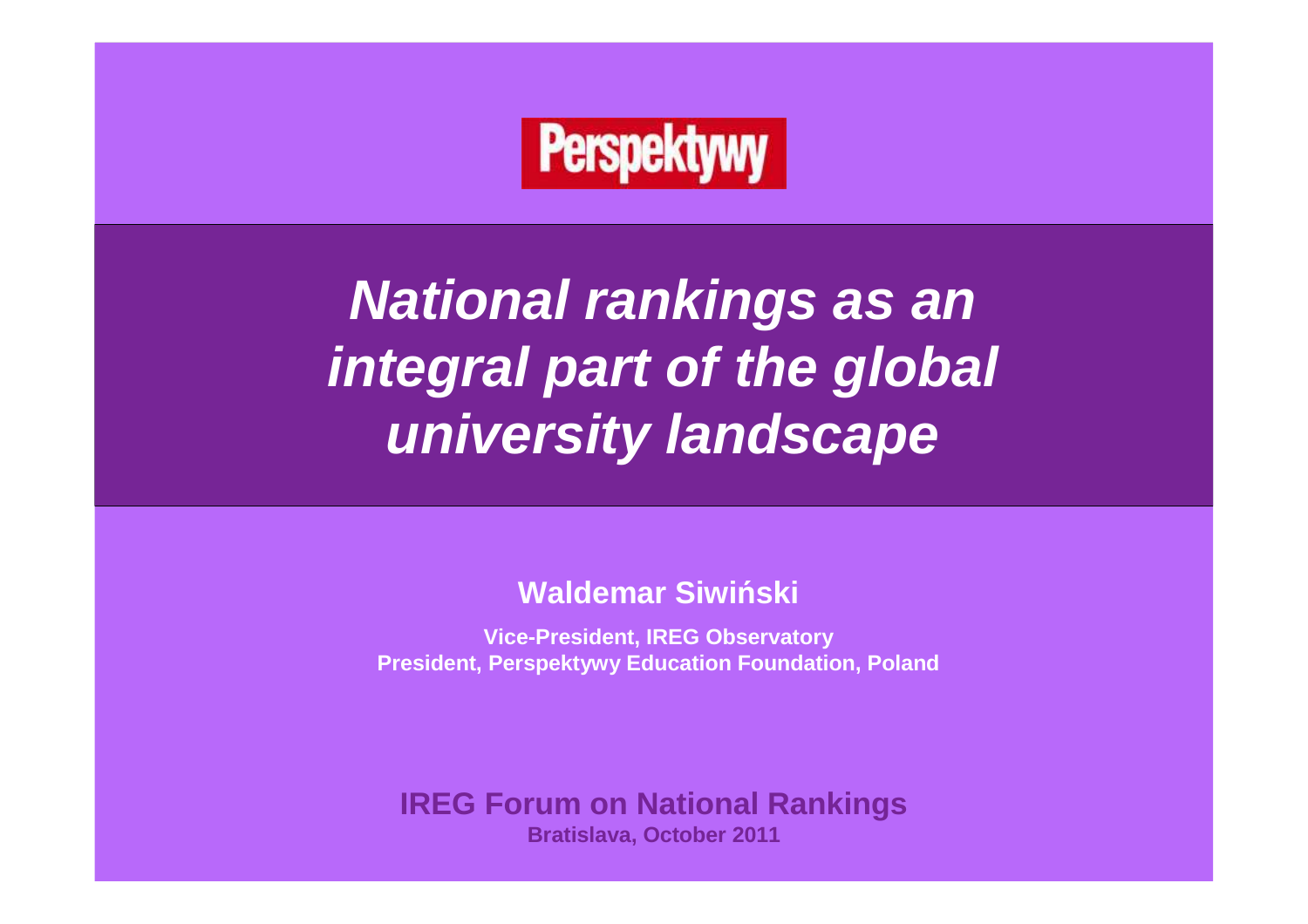

**Starting questions**

# **Can we imagine higher education in today world without university rankings?**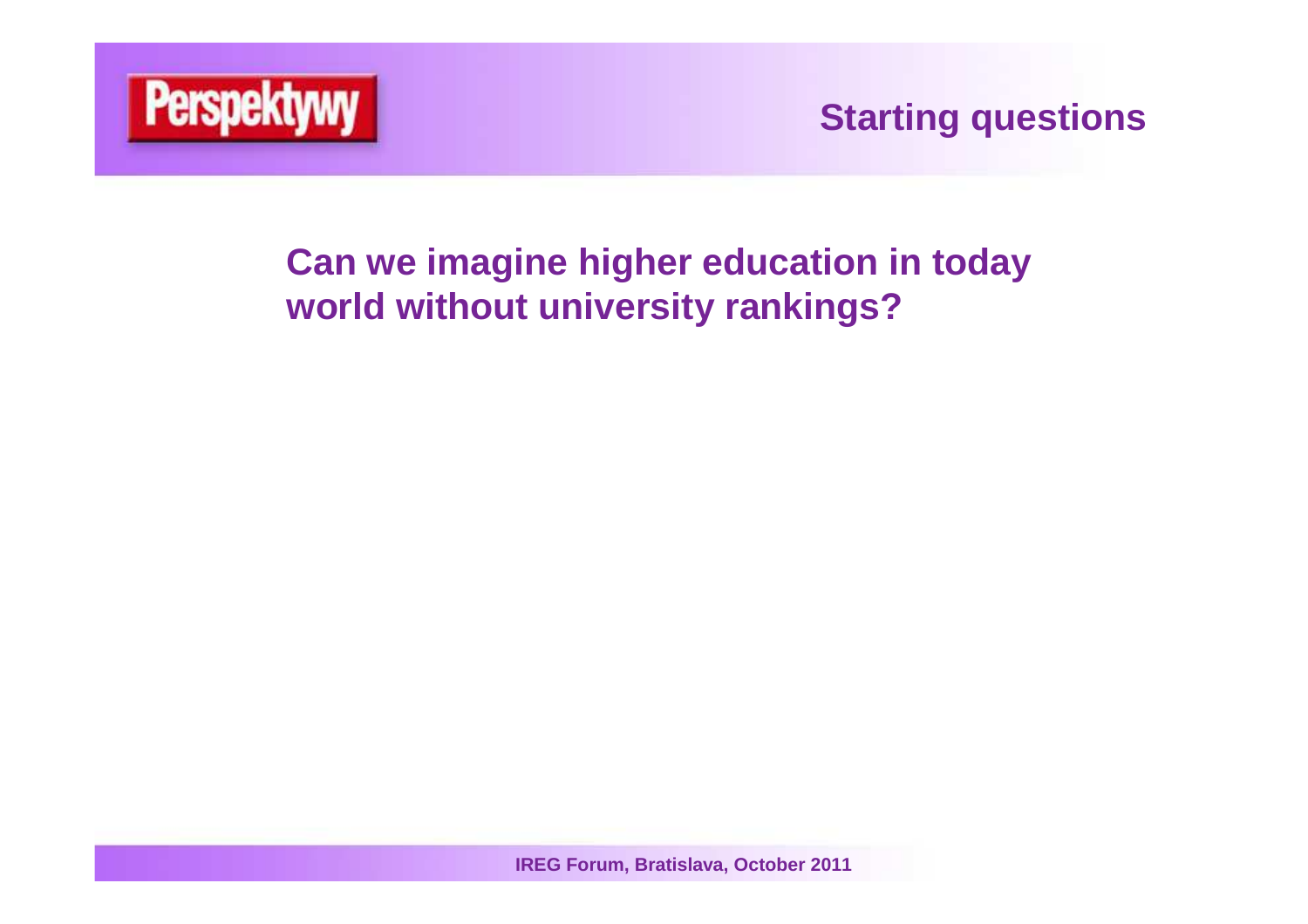

**Starting** questions

# **Can we imagine higher education in today world without university rankings?**



"Despite their many shortcomings, biases and flaws rankings enjoy a high level of acceptance among stakeholders and the wider public because of their simplicity and consumer-type information. Thus, university rankings are not going to disappear; indead, the number of rankings is expected to increase although they will became more specialised."

#### **prof. Andrejs Rauhvargers**

European University Association Report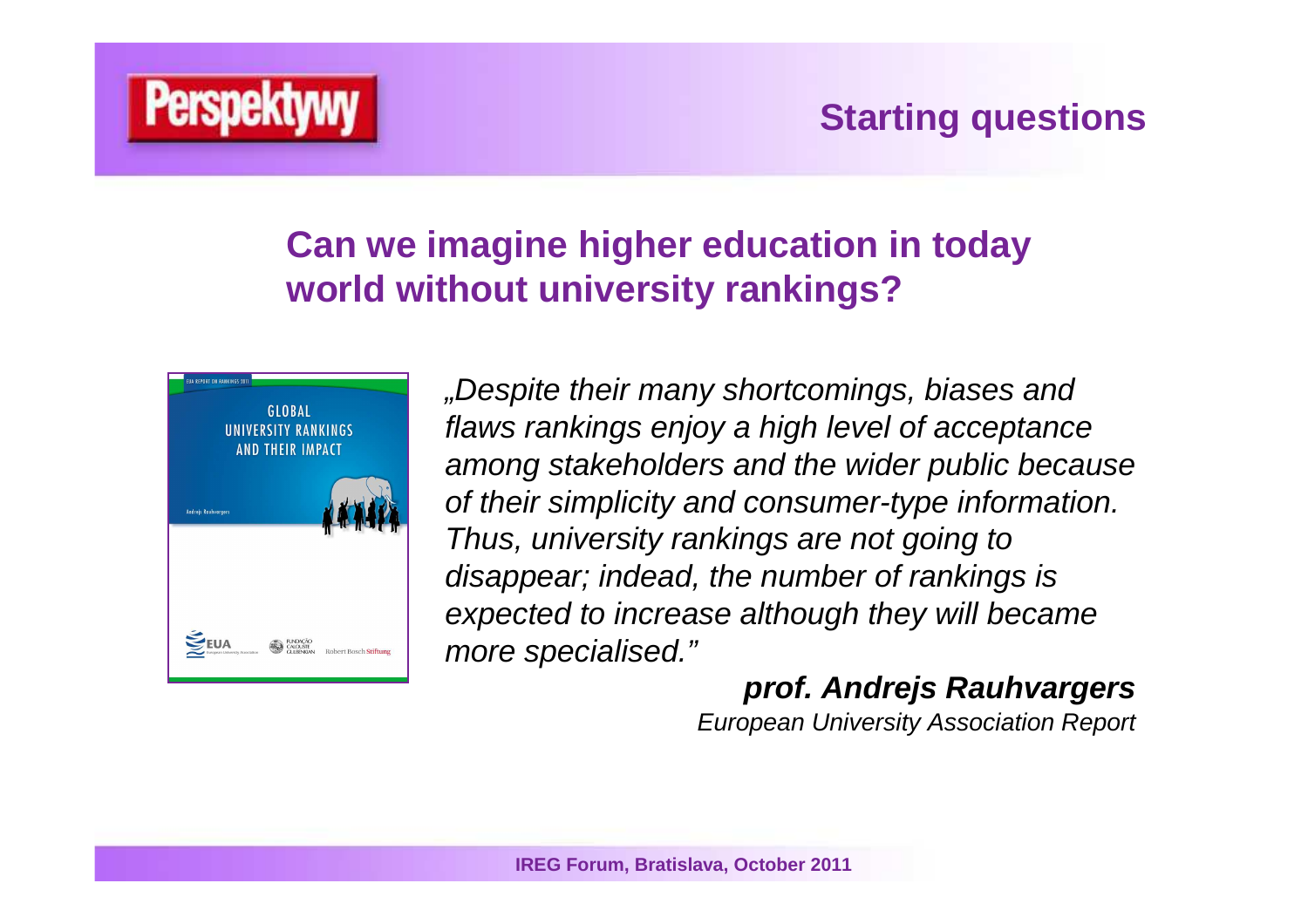

**Starting** questions

# **Can we imagine development of higher education today without national university rankings?**

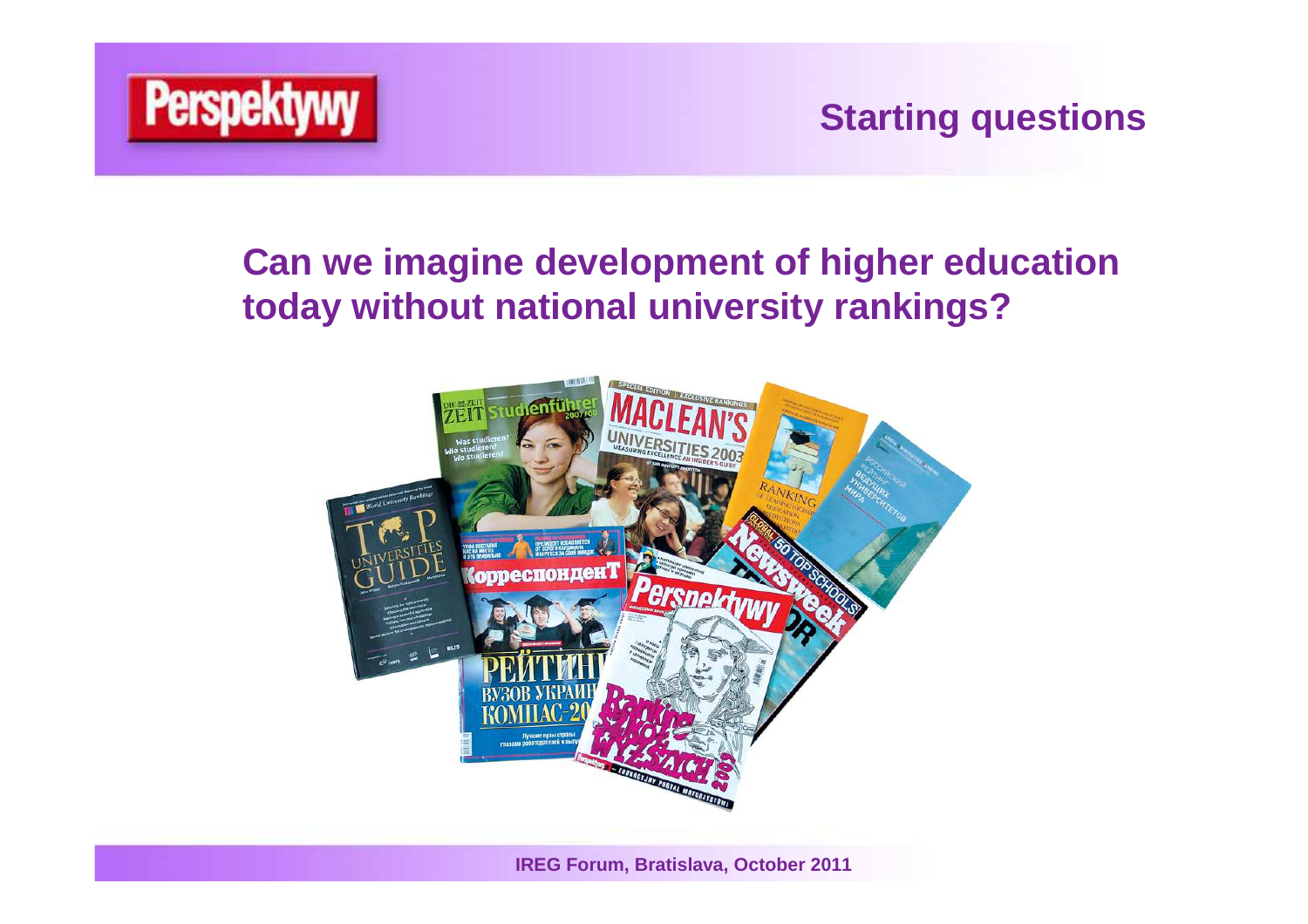

**Can we imagine development of higher education today without national university rankings?**

# Thesis:

**In order for a country to efficiently use the innovation potential of its higher education system, it must have a national university ranking (NUR), professionally prepared by independent organization.**

**National ranking stimulates competition among universities for students, academic staff and funding.**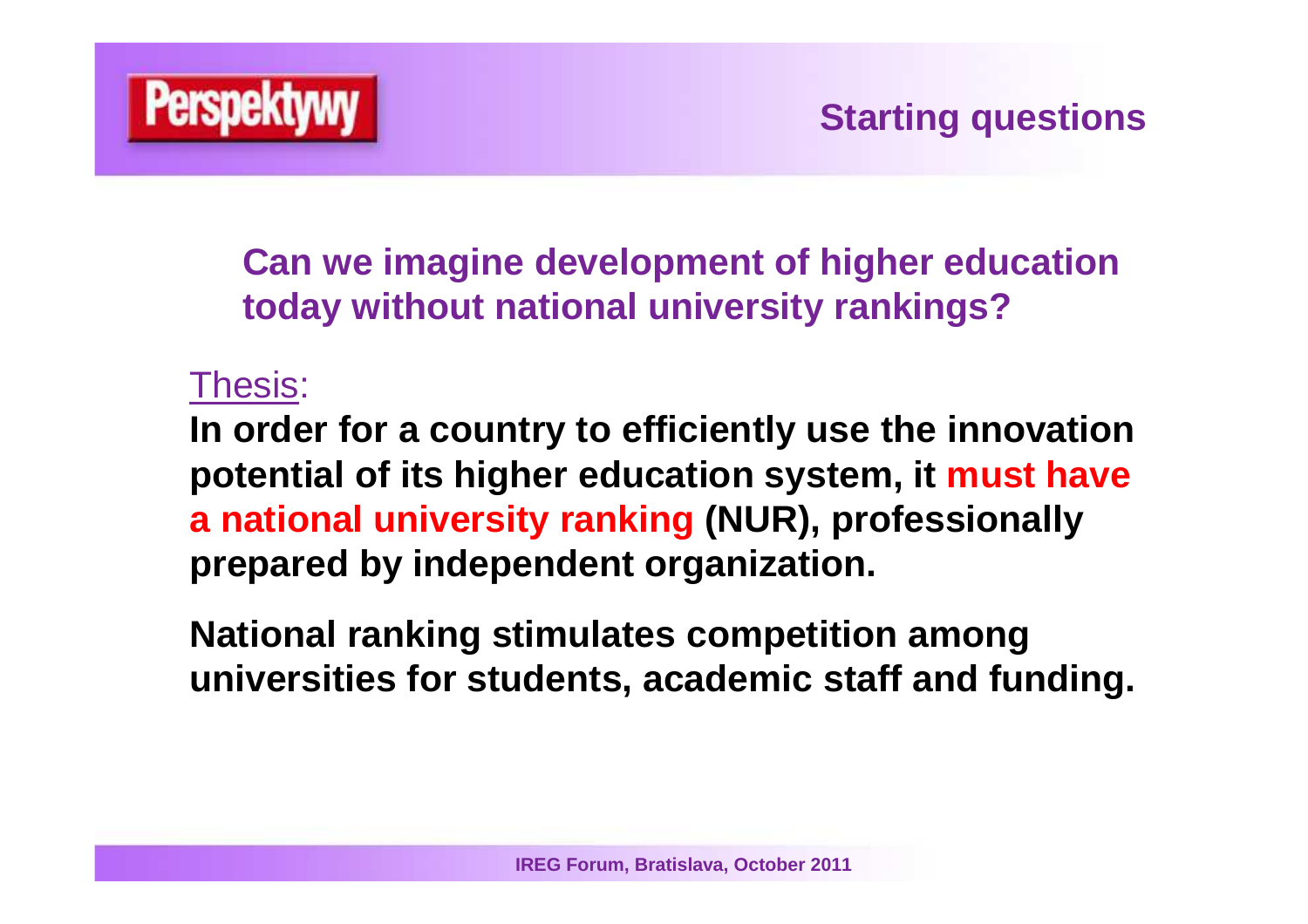

**National perspective**

# **Perspektywy Ranking of Polish Universities 2011**

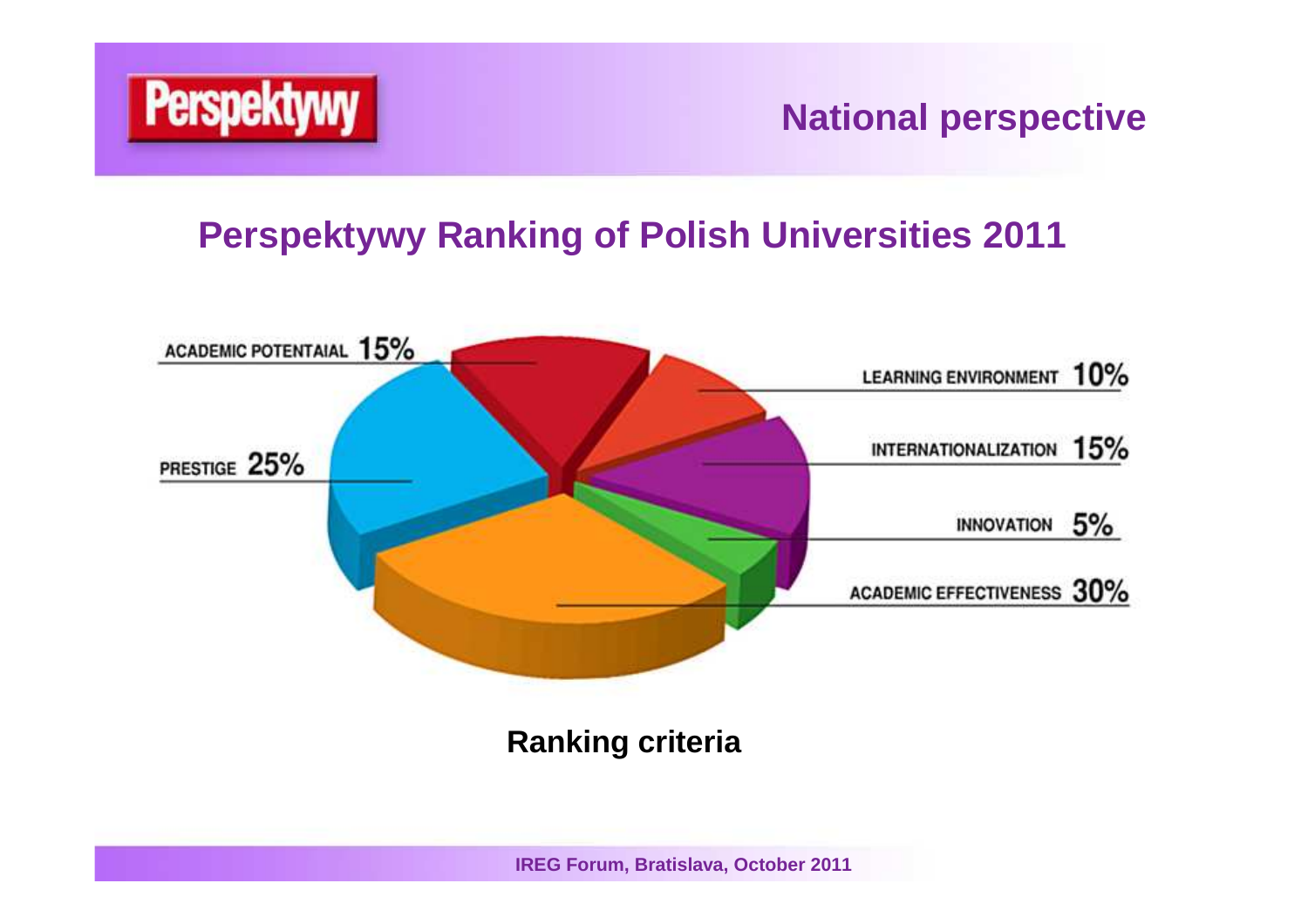



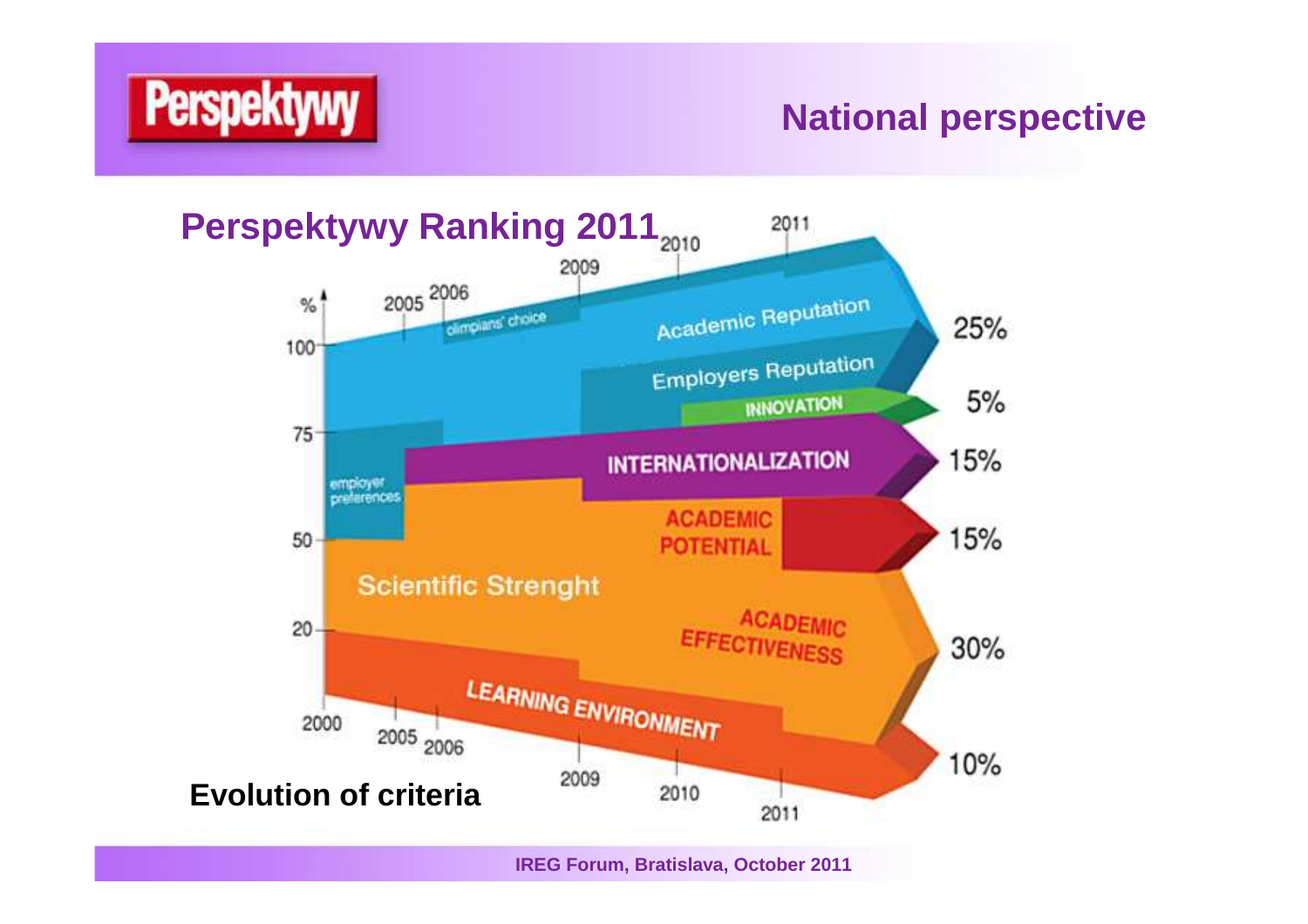

**National perspective**

#### **Announcement of the Perspektywy Ranking 2011**

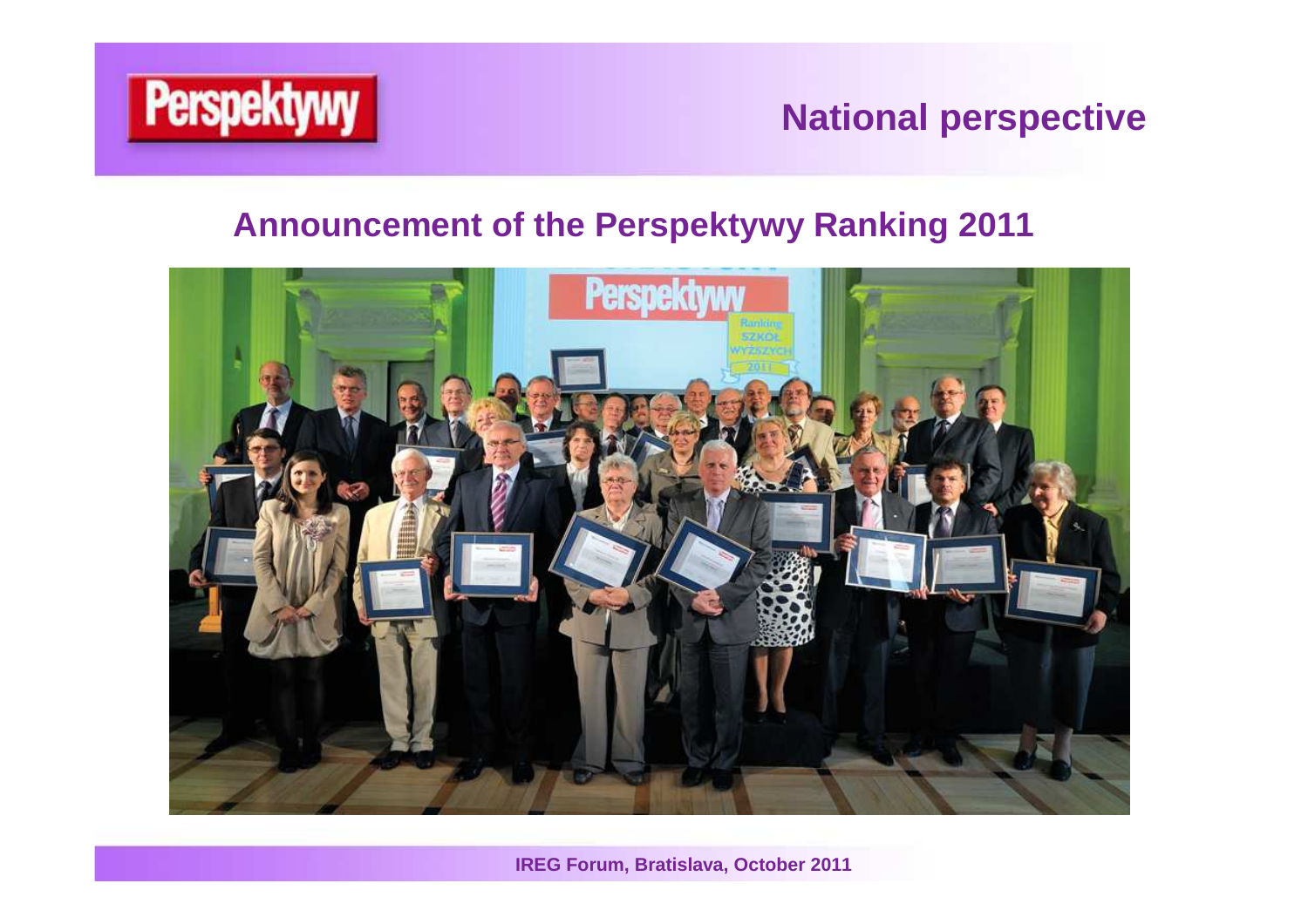# **Perspektywy**

### **National perspective**



Prezydent<br>Rzeczypospolitej Polskiej

Warszawa, 19 maja 2011 roku

Pan<br>Waldemar Siwiński Waldemar Siwman<br>Prezes Zarządu<br>Fundacji Edukacyjnej "Perspektywy"<br>Fundacji Edukacyjnej "sego ogłoszenia w

Szanowny Panie Prezesie!<br>Szanowni Państwo!<br>Szanowni Państwo!<br>Dziękuję za zaproszenie na uroczyste ogłoszenie wyników Rankingu Szkół Wyższych 2011.<br>Dziękuję za zaproszenie na uroczyste Opłoszenie przedmienię także do wszyst Szanowny Panie Prezesie!

Szanowny Panie Prezesie!<br>Szanowny Panietwo!<br>Zalowni Państwo!<br>Dziękuję za zaproszenie na uroczyste ogłoszenie wyników Rankingu Szkół Wyższych 2011.<br>Dziękuję za zaproszenie na uroczyste ogłoszenie nacienie także do wszystkic Szanowny Panie Prezesie!<br>Szanowny Panie Prezesie!<br>Szanowni Państwol<br>Szanowni Państwol<br>Szanowni Państwol<br>Szanowni Państwol – na uroczyste ogłoszenie wyników Rankingu Szkół na organizatorów<br>Dziękuję za zaproszenie na uroczys Szanowina za zaproszenie na uroczystane z państwenie także do wszystenie za zaproszenie na uroczystane z zaproszenie do zachał także do wszystenie z zaproszenie zaluję, z zaproszenie Słowa powiatalne Biblioteki Romezej.<br>Za Dziekuje za zaprowania Slowa powirania nezapisane nezapisalne za zaprowania zaprowania zaprowania zaprowania zaprowania zaprowania zaprowania zaprowania zaprowania zaprowania zaprowania do warszawskiej centralnej Bibliotek Dziękuje za nie mogę być czasnie Słowa powiata<br>Załuję, że nie mogę być czasnie Słowa powiata<br>zankingu oraz szacowna Kapitalioteki Rolniczej<br>do warszawskiej Centralnej Biblioteki Lat coroczna kl Statistics in the most extending the procedure properties and the result of the most and the contract and the contract of the contract of the property and the contract of the property and the contract of the property and t snkingu oraz samelje Bunović biomović zaudnika zaudnika zaudnika zaudnika zaudnika zaudnika zaudnika zaudnika<br>przeprowadzana od kilkunastu lat coroczna kłasyfikacja Wynikż zaudnika wybiom kierunku<br>przeprowadzana od kilkuna

Howarszawskiego de kilkunastu lat coroczkim. Darzą ją rowine związanych z wytożąca ze świata przeprowadzana de kilkunastu akademickim. Darzą ją rowine osobistości ze świata przeprowadzany i aktualny nie cylko w środowisku nie rytuoma wskazowanie przez Kapitułe, w konstancji polityczych się zachodzie standard z spostacji przez Kapitułe, a jest postrzegany i spostacji szkół wyższych szkół wyższych szkół wyższych zakiernie a jest wyróżnieniem, ine vyna krónych jest cenna wsamie przez Kapitułe, w metalicznego i skoliczenie rekomendacja studiów i uczelni. Przyjęte przez Kapitułe że ranking jest postażenie rekomendacja studiów i uczelni, kryteria ocemy sprawialia ż Sla krotycu rezelní. Przyjęte przemaja, że rankary byzazych.<br>
studiów i uczelní. Przyjęte przemaja, że rankarych szkół wyższych.<br>
Halów i uczelní. Jej dydaktycznym naukowych możliwości następu jest wyróżnieniem, a jednocze

studiów i uczenie kryteria oceny sprawaliwości naszych szkoliczneg na jednocześnie rekulacji nauki i edukatycznym naukowych możliwości naszych szkolicznego i jest wyróżniemiem, a jednocześnie piernik dydaktycznym miernik d mation is distinguistic the analysis of the example of the example of the example of the statement of the statement of the example of the example of the example of the example of the example of the example of the pole of t mienia się w gronie liderów samowi powierdzenie, zakingu, zakingu, zakingu, zakingu, zakingu, zakingu, zakingu, zakingu, zakingu, zakingu, zakingu, zakingu, zakingu, zakingu, zakingu, zakingu, zakingu, zakingu, zakingu, za

Znalezienie stw. w politiczy w maliow. Stanie z programu studenty wycznego experime spokezne spokezne w regenceznej edycji rankingu,<br>w ocenie spokeznej świadczy programu studentom zalezienia, jak i dobre warez w regencezne potencja sudentom zarowno w potencju okazały się imię powodzenia we w potencja sudentom zarowno w potencja z pozych placówki okazały o zaz powodzenie w morzych placów z potencja (z potencja z potencja z potencja z potencja potential and account the comparison of the comparison of the comparison of the Grand Comparison of the Companison of the Companison of the comparison of the comparison of the state of the state of the state of the state o swom sure teknoom, których płacowa rozwoju oraz rozskiego w Polsce.<br>
i przedzielnie rektorom, których płaczego rozwoju oraz polsce.<br>
i życze Państwa uczelniomu nauczania akademickiego w Polsce.<br>
i życze Państwa uczelnie or Gratuluje rektorom, ktorý nazelistené poznak akademickego w nadacji Edukacyjnej "Penpech" osrodki i życzę Państwa urzelinom nauczania akademickego w nachodzi Edukacyjnej "Penpech" za konstrukcja służących podmorazach służą

służących poznanie organizatowe miejstywy promujący podwyższania stano<br>Pragne wyrazie wartościowe wyższe do stalego podwyższania stano<br>za kontynuowanie wartościowe wyższe do stalego podwyższania stano<br>akademickie i motywuj piace luceuse interestions and the community of the community of the community of the community of the community of the community of the community of the community of the community of the community of the community of the

warzes Zarządu<br>Fundacji Edukacyjnej "Perspektywy<br>Fundacji Edukacyjnej ogłoszenia wyników<br>Uczestnicy uroczystego ogłoszenia<br>Rankingu Szkól Wyższych 2011

President **Bronisław Komorowski**: "Perspektywy Ranking is a reliable and valid measure of teaching and research capabilities of Polish universities."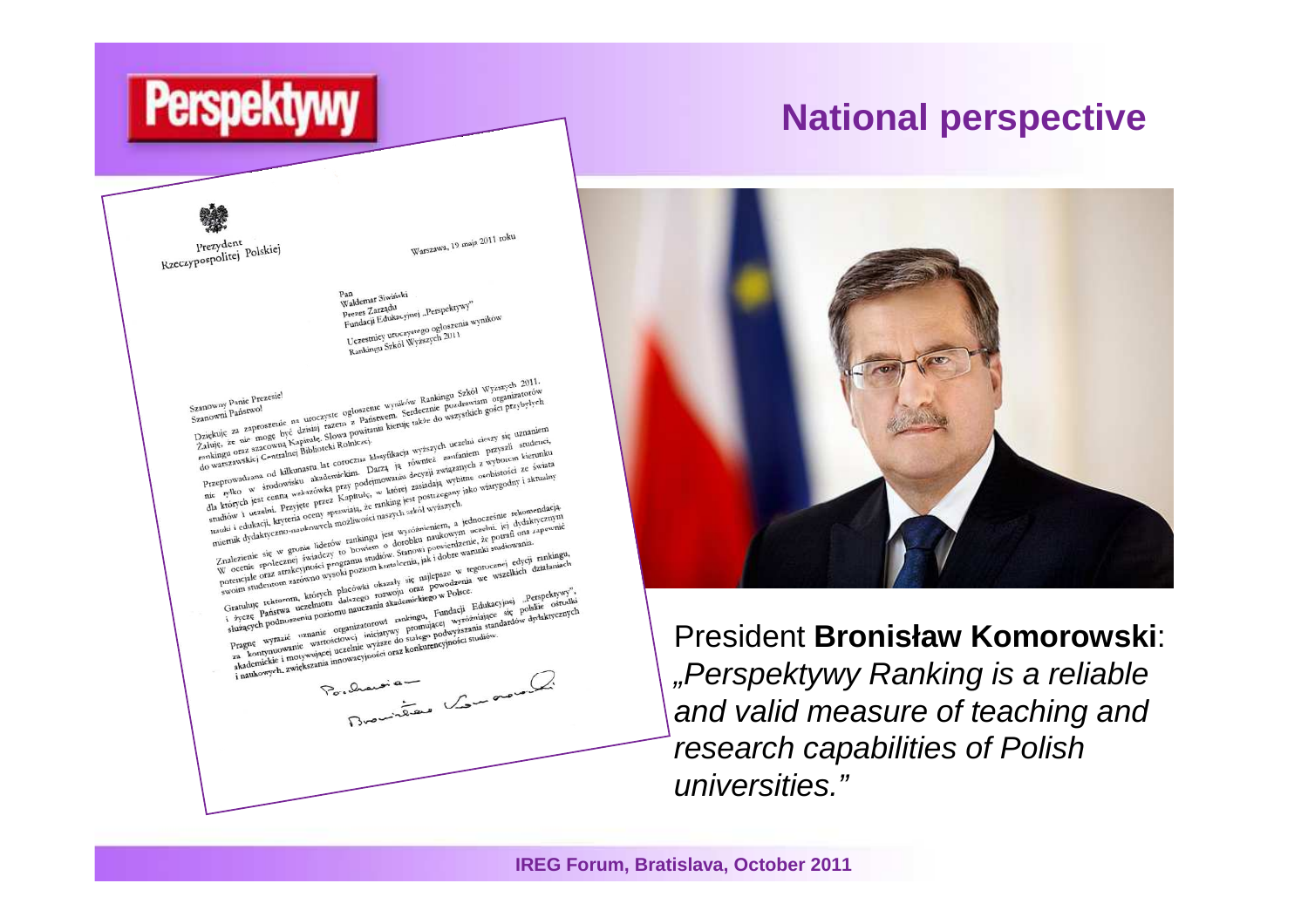

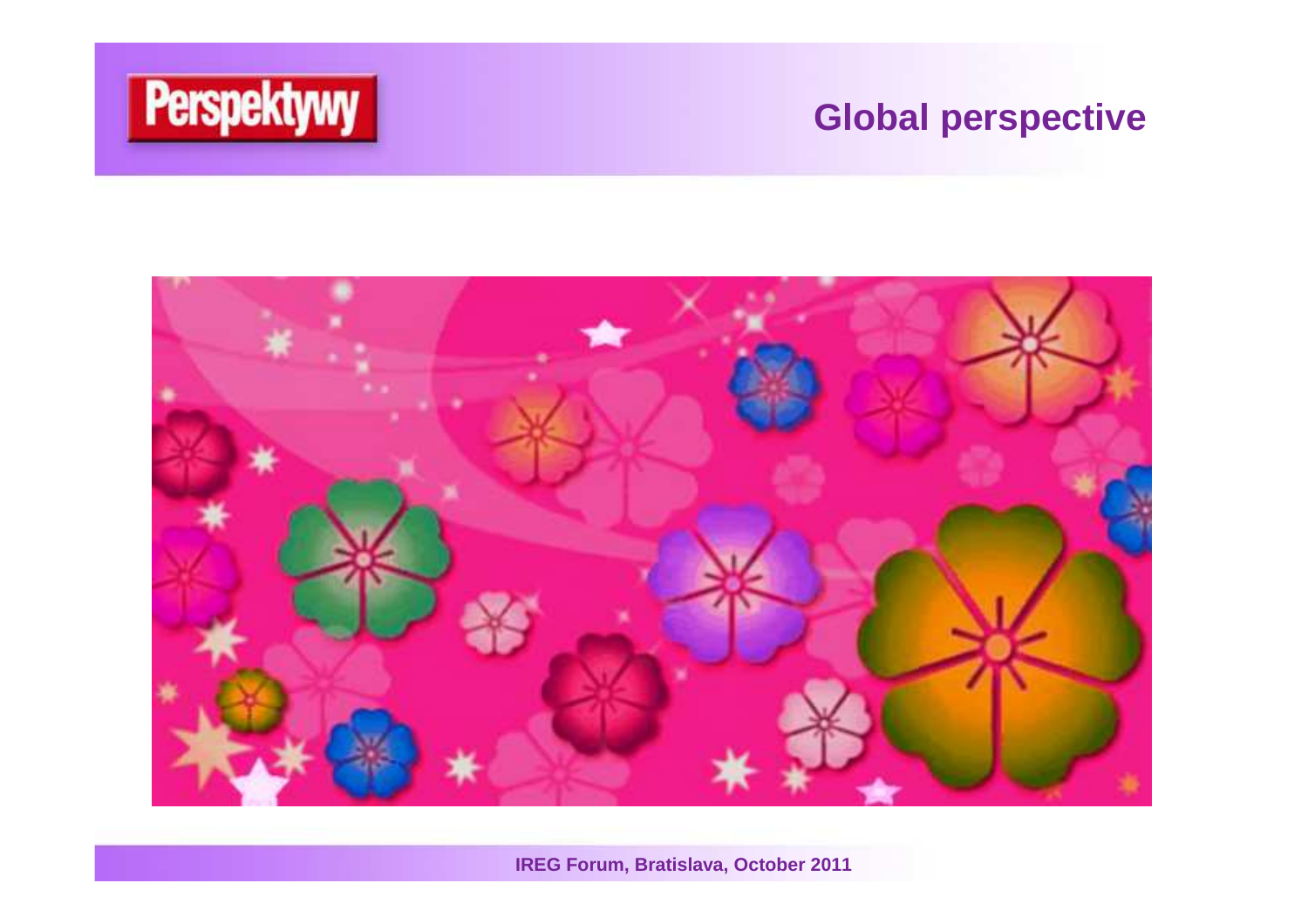

# **Why national rankings are here to stay?**

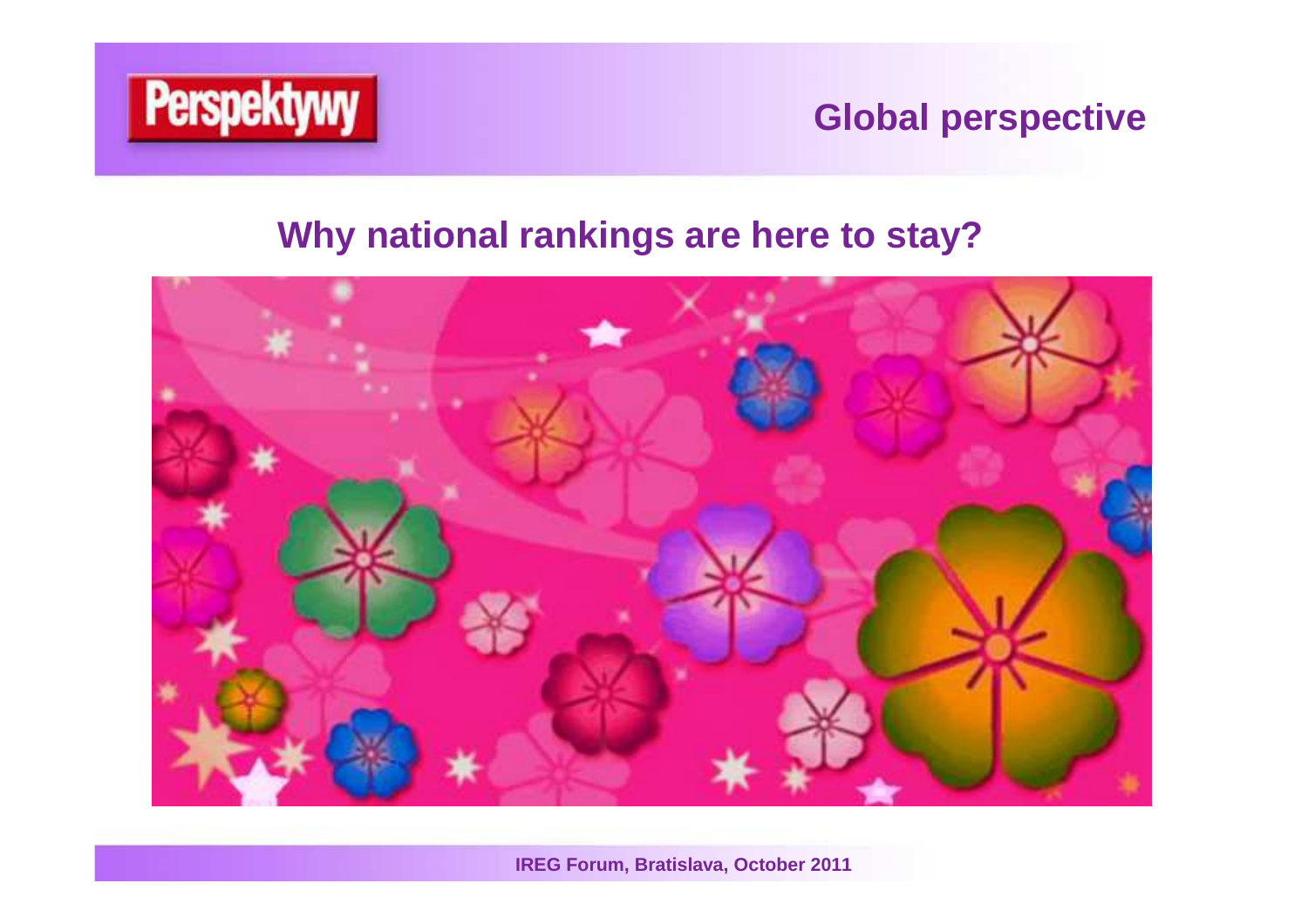

### **Why national university rankings (NUR) are here to stay?**

**1. National rankings improve universities' competitiveness.**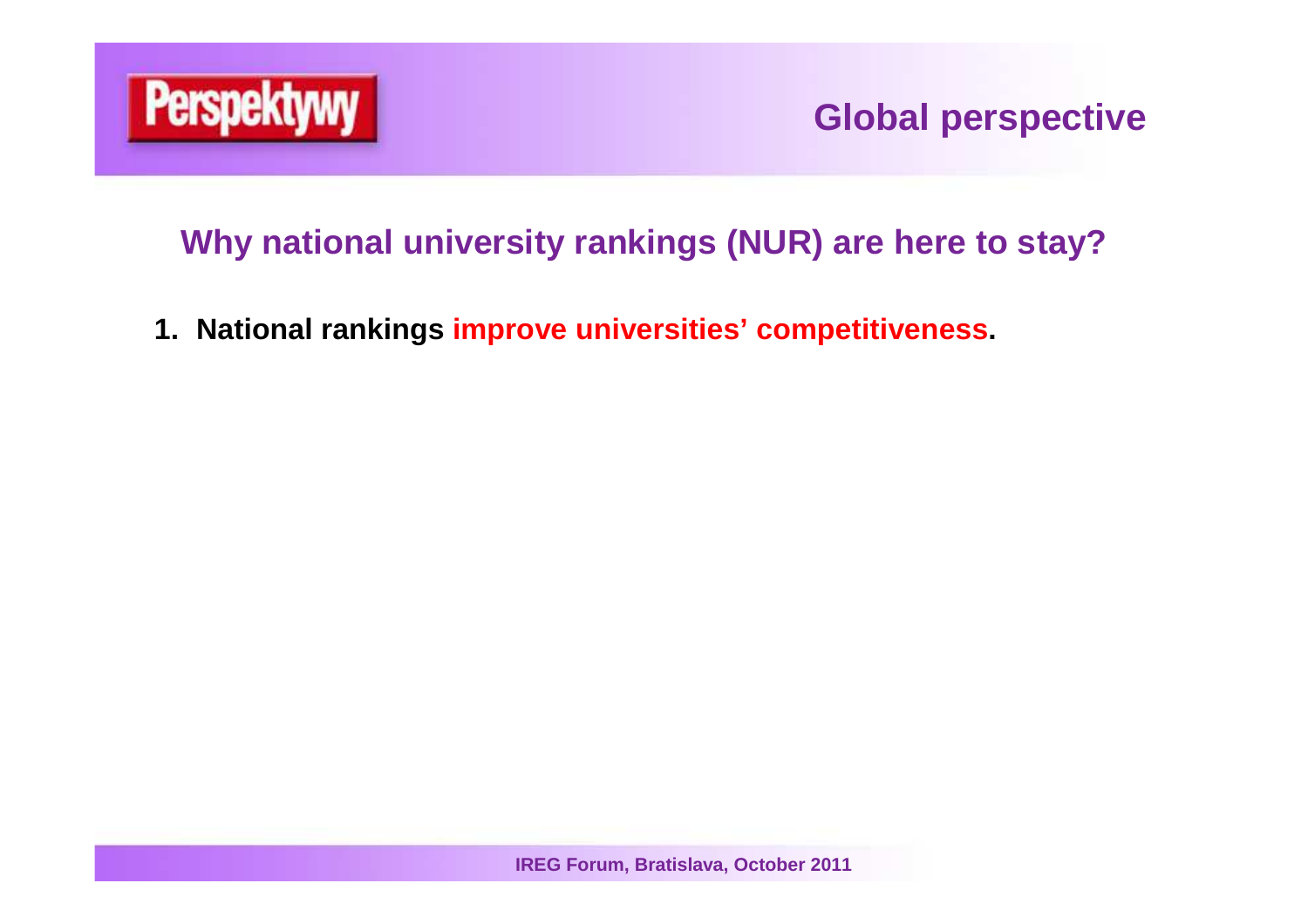



#### **Percentage Distribution of Top 100 Universities by Country**

| 1. United States  | 54             |  |
|-------------------|----------------|--|
| 2. United Kingdom | 11             |  |
| 3. Germany        | 5              |  |
| Japan<br>4.       | 5              |  |
| 5. Canada         | 4              |  |
| 6. France         | 3              |  |
| 7. Australia      | 3              |  |
| 8. Sweden         | 3              |  |
| 9. Switzerland    | 3              |  |
| 10. Netherlands   | $\overline{2}$ |  |
| 11. Denmark       | $\overline{2}$ |  |
| 12. Belgium       |                |  |
| 13. Israel        |                |  |
| 14. Finland       |                |  |
| 15. Norway        |                |  |
| 16. Russia        | 1              |  |
|                   |                |  |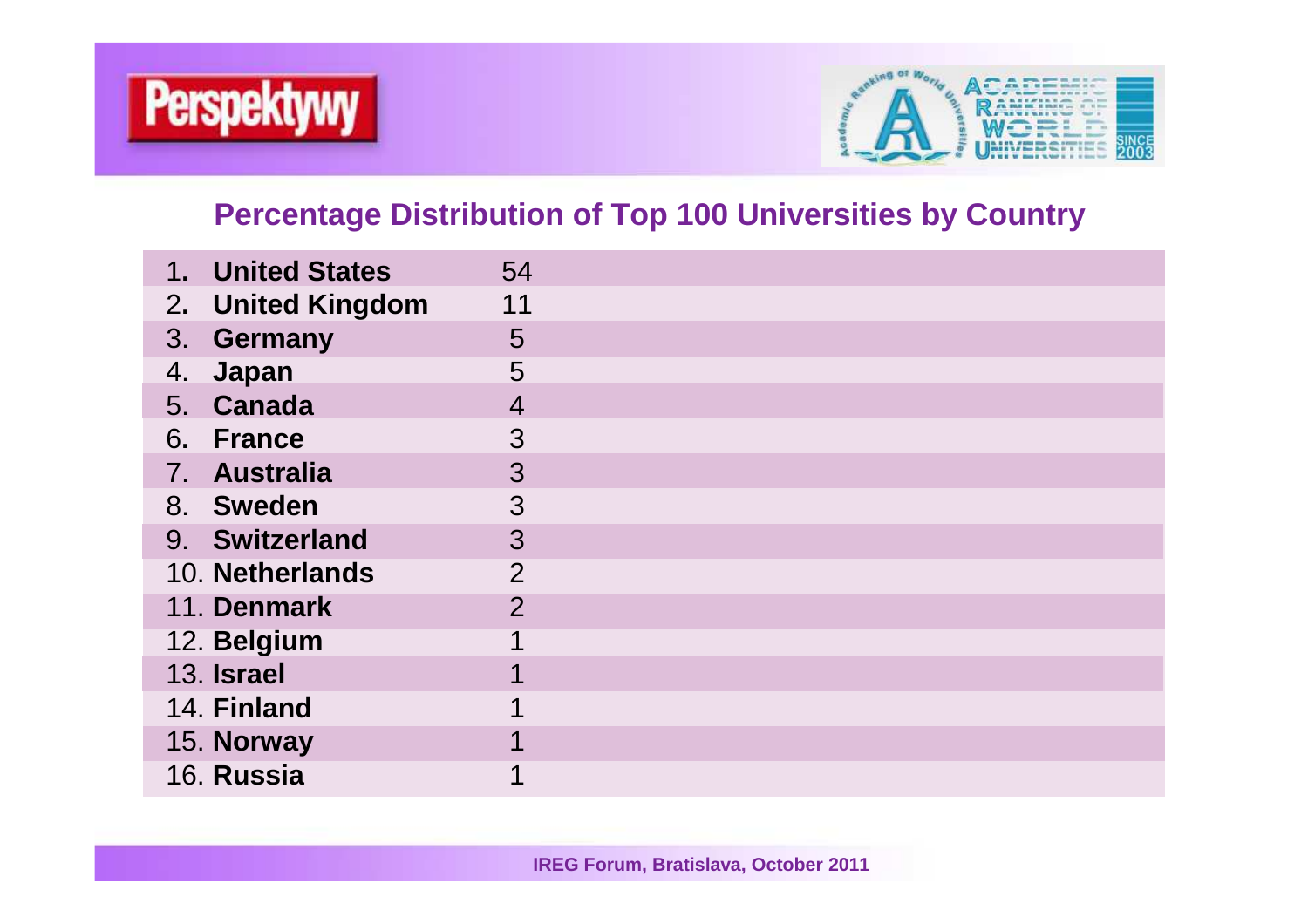



#### **Percentage Distribution of Top 100 Universities by Country**

| <b>United States</b><br>1. | 54             | <b>US News &amp; World Report</b>     |
|----------------------------|----------------|---------------------------------------|
| 2. United Kingdom          | 11             | The Guardian, Times, The Sunday Times |
| 3. Germany                 | 5              | <b>CHE</b>                            |
| Japan<br>4.                | 5              | Asahi Shimbun                         |
| 5. Canada                  | $\overline{4}$ | Maclean's                             |
| 6. France                  | 3              | L'Etiudiant                           |
| 7. Australia               | 3              | <b>The Good University Guide</b>      |
| 8. Sweden                  | 3              |                                       |
| 9. Switzerland             | 3              | SwissUp (last results 2006)           |
| 10. Netherlands            | $\overline{2}$ | <b>Keuzegids Hoger Onderwijs</b>      |
| 11. Denmark                | $\overline{2}$ |                                       |
| 12. Belgium                |                |                                       |
| 13. Israel                 | 1              |                                       |
| 14. Finland                | 1              |                                       |
| 15. Norway                 | 1              |                                       |
| 16. Russia                 | 1              | Interfax ranking - 2010               |
|                            |                |                                       |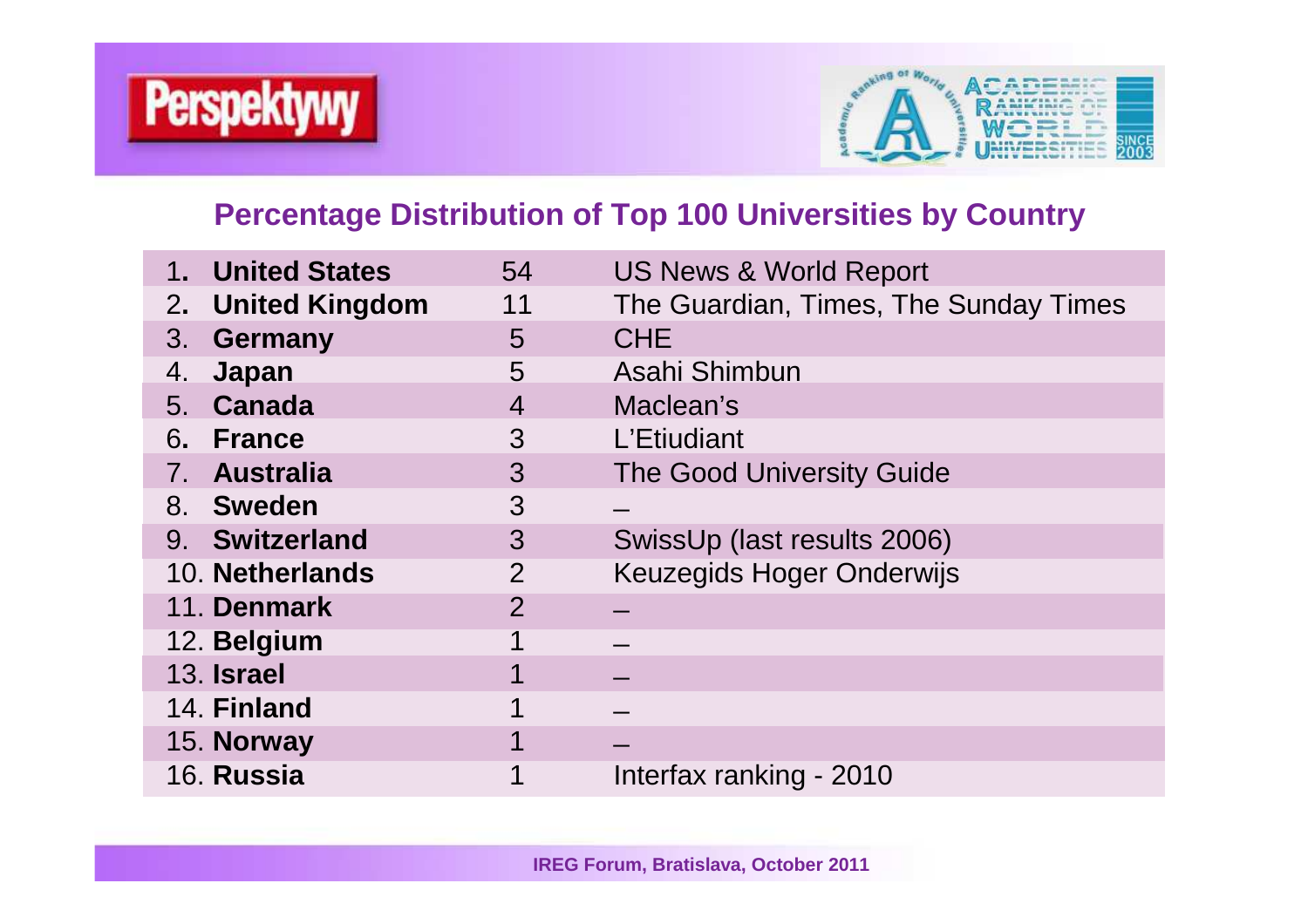

- **1. National rankings improve the universities' competitiveness.**
- **2. National rankings overcame the limitations of global rankings.**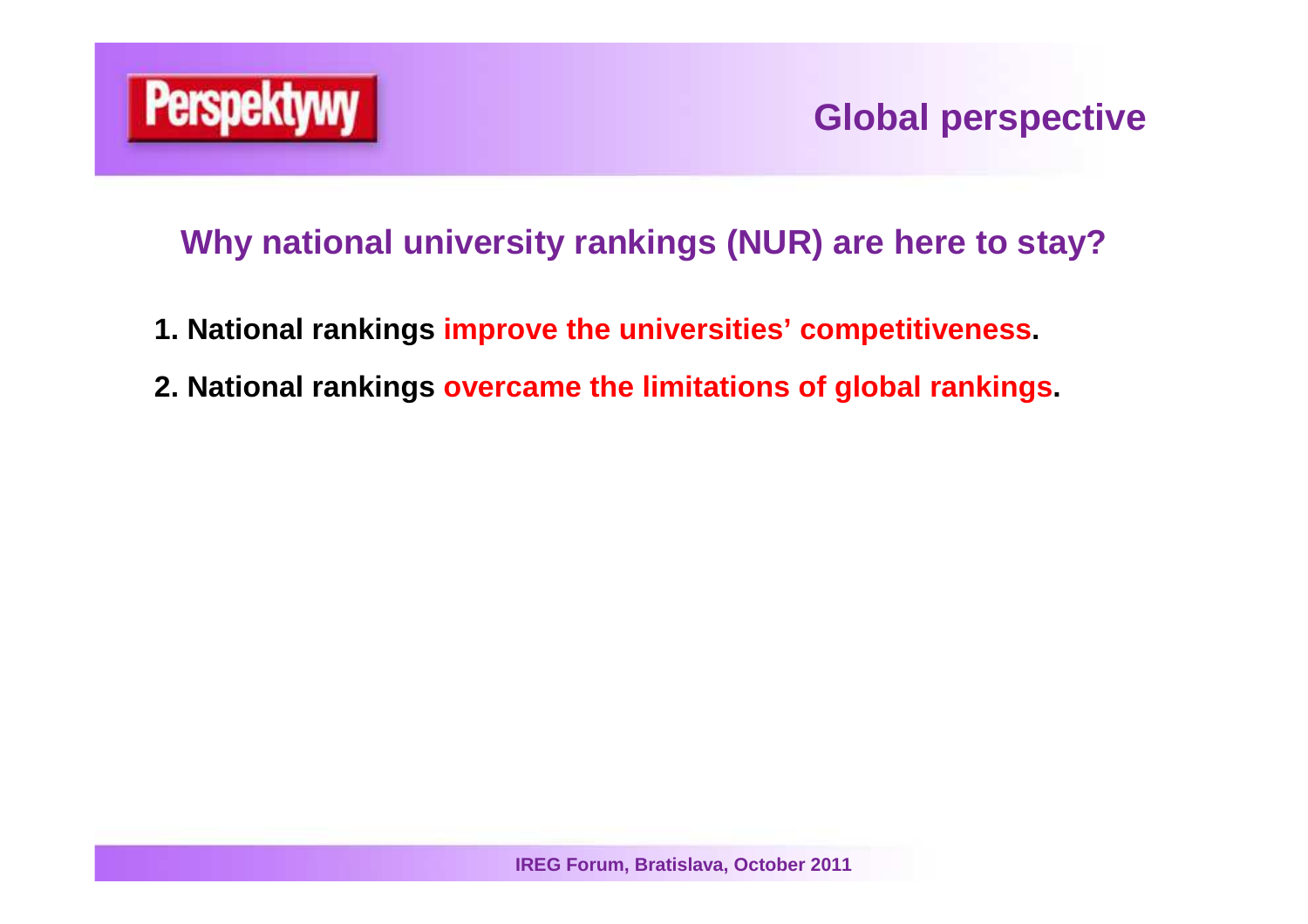

- **1. National rankings improve the universities' competitiveness.**
- **2. National rankings overcome the limitations of global rankings.**
- **3. NUR are an effective method of ensuring quality of higher education.**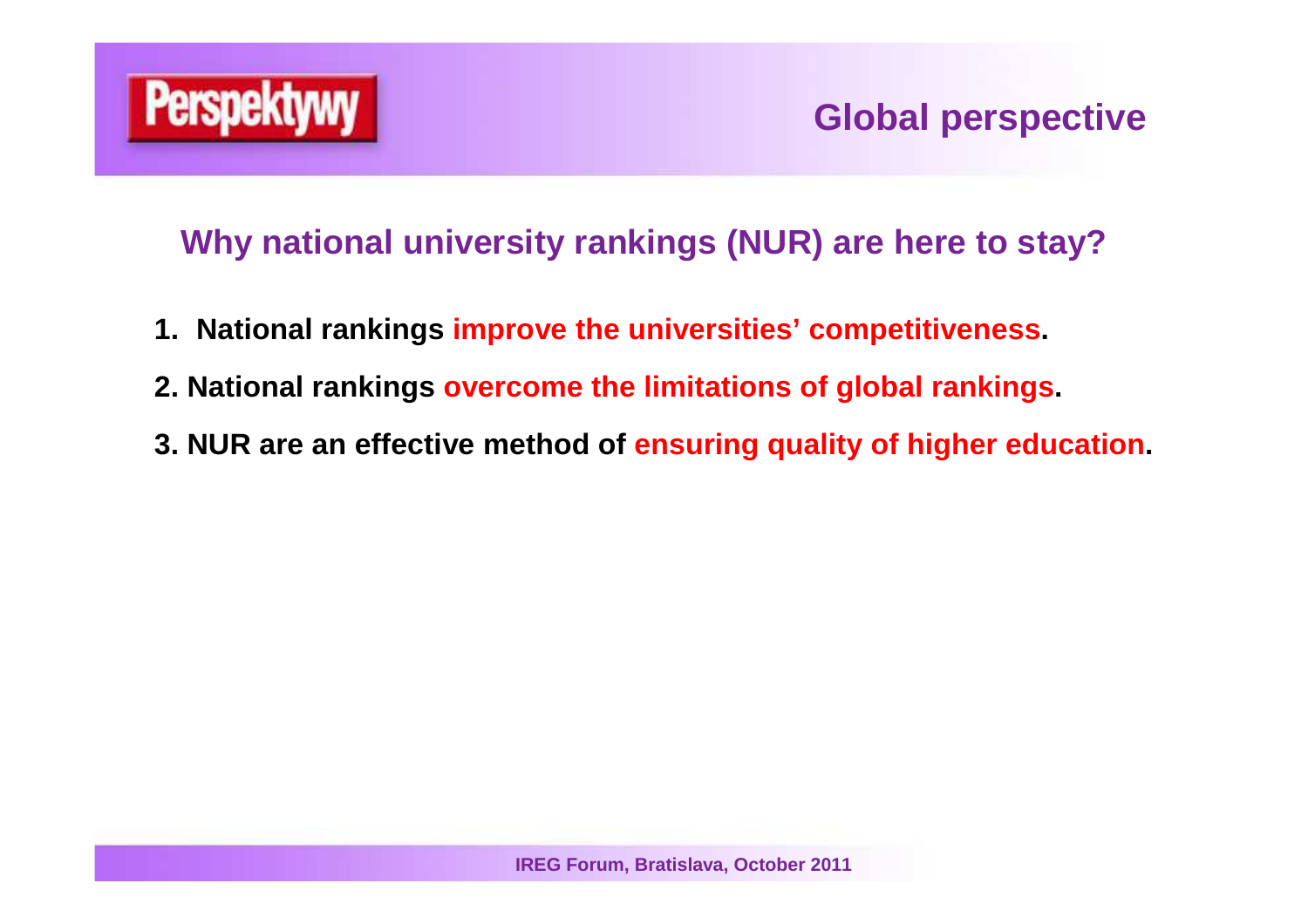# **Perspekty**

# **Global perspective**

#### **Accreditation is not enough to assure competitivenes…**



"The outcomes of the Perspektywy Ranking of Polish Universities fully correspond with the results of accreditation process carried by the State Accreditation Committee. In fact the ranking provides even a fuller picture of universities, since it takes into account more factors and indicators, and analyze them deeper. Rankings, updated annually, are also more actual."

### Prof. **Marek Rocki**

the head of the State Accreditation Committee (Poland)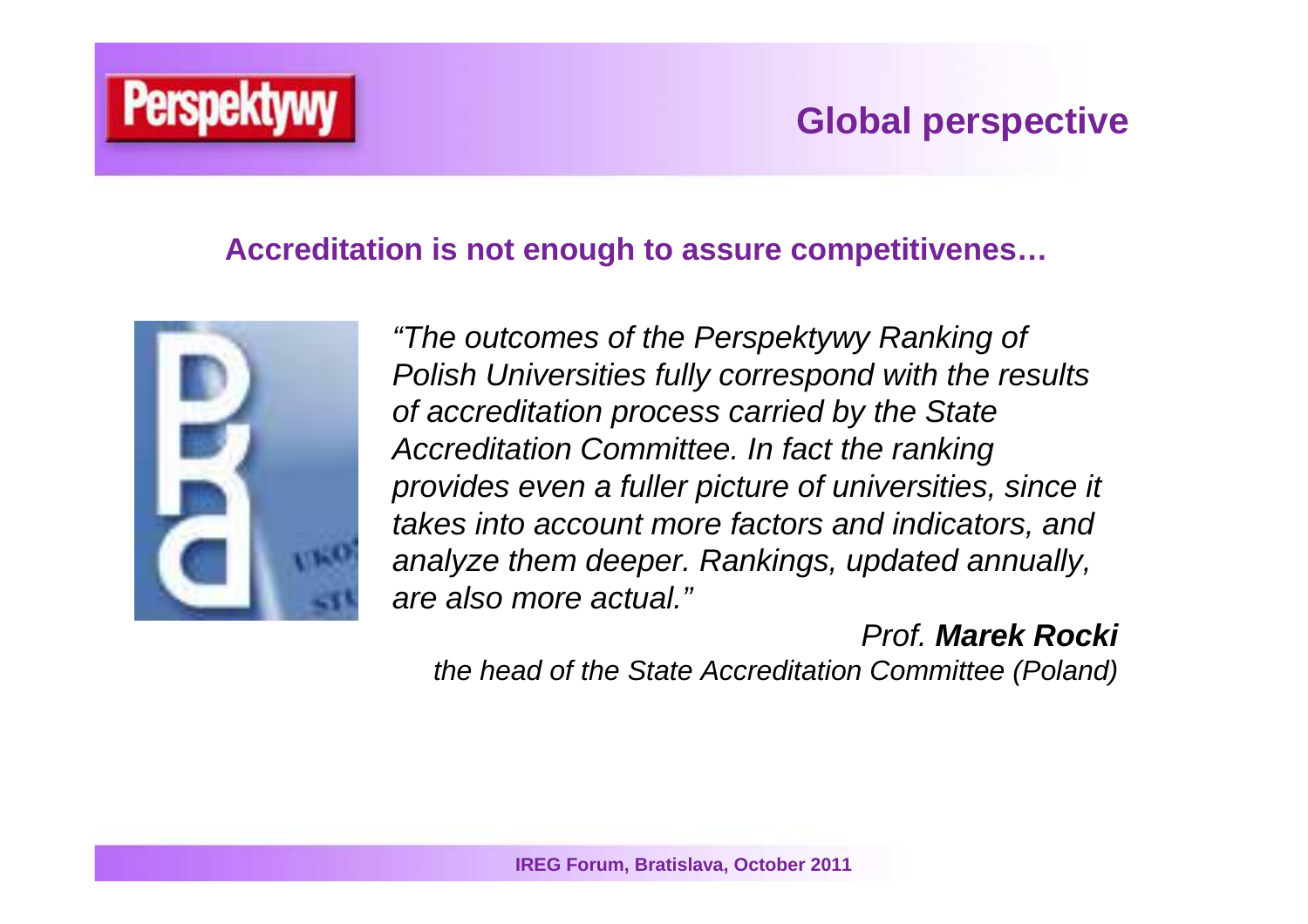

- **1. National rankings improve the universities' competitiveness.**
- **2. National rankings beat the limitations of global rankings.**
- **3. NUR are an effective method of ensuring quality of higher education.**
- **4. NUR provide more information for prospective international students.**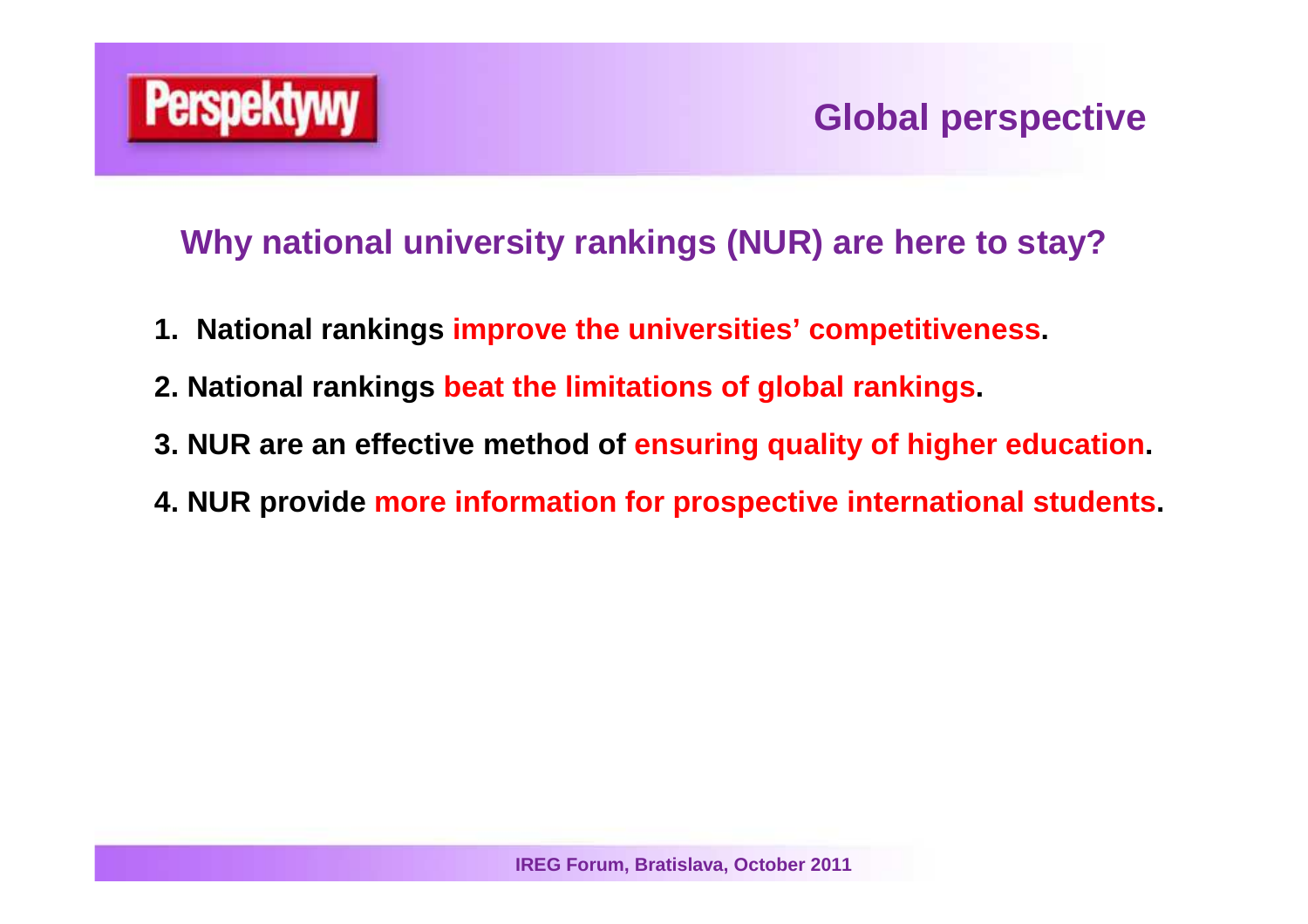

#### **Global ranking**

| Home                            | <b>Rankings</b><br><b>About</b>                                                   | Initiative<br><b>Universities</b>                    | Conferences             | <b>Resources</b>                |
|---------------------------------|-----------------------------------------------------------------------------------|------------------------------------------------------|-------------------------|---------------------------------|
|                                 | <b>Academic Ranking of World Universities 2011</b><br><b>University of Munich</b> |                                                      |                         |                                 |
|                                 |                                                                                   | <b>Academic Ranking of World Universities - 2010</b> |                         | is availa                       |
|                                 |                                                                                   | Poland                                               |                         |                                 |
| <b>National Rank</b><br>$1 - 2$ | Institution*<br>Jagiellonian University                                           | <b>World Rank</b><br>$301 - 400$                     | <b>Region</b><br>Europe | <b>Regional Rank</b><br>124-168 |
| $1 - 2$                         | University of Warsaw                                                              | 301-400                                              | Europe                  | 124-168                         |
|                                 | * Institutions within the same rank range are listed alphabetically.              |                                                      |                         |                                 |

#### Only two Polish universities in ARWU 2011.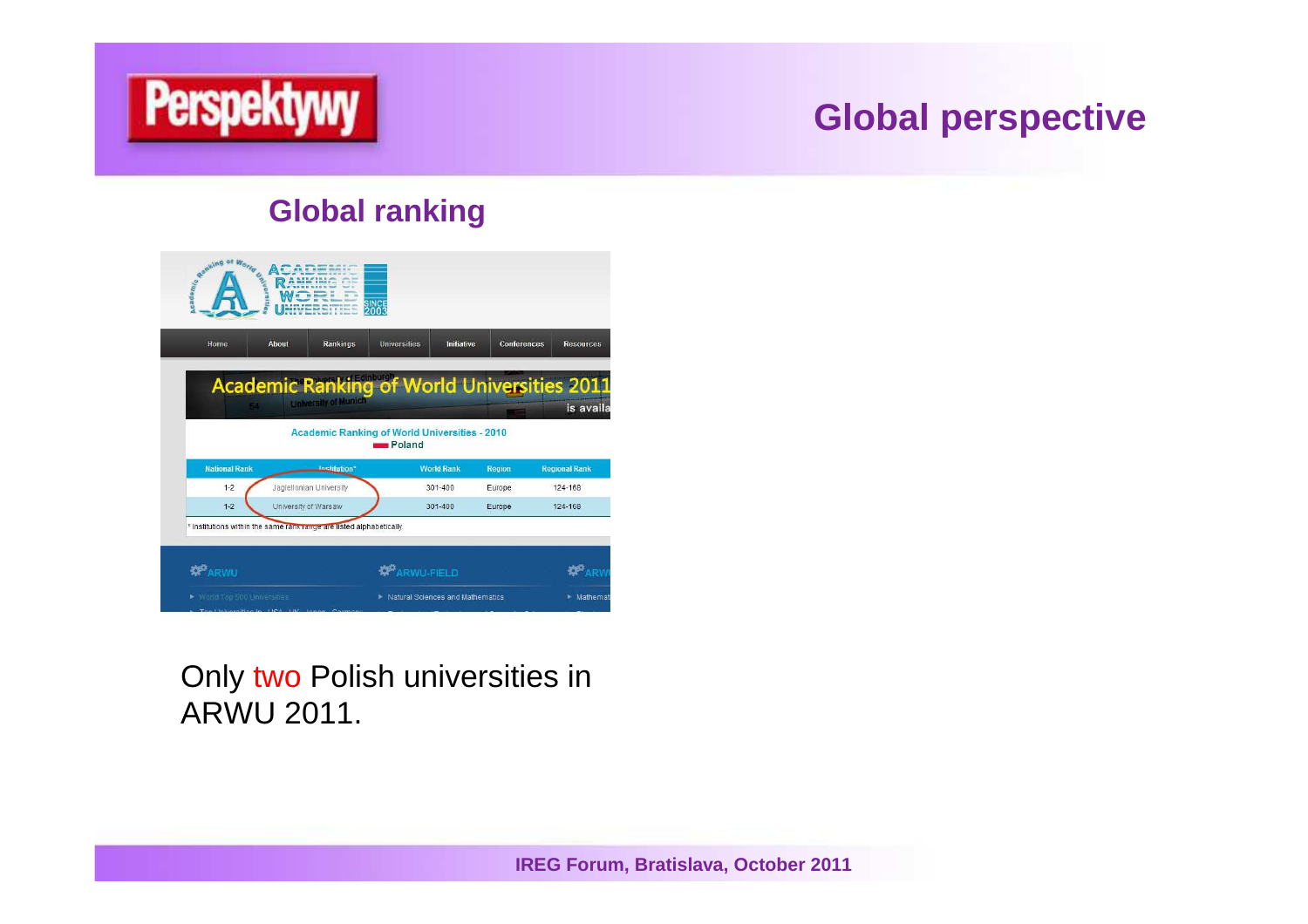

#### **Global ranking**

| Home                 | <b>Rankings</b><br><b>About</b>                    | <b>Universities</b><br><b>Initiative</b>             | Conferences      | <b>Resources</b>     |
|----------------------|----------------------------------------------------|------------------------------------------------------|------------------|----------------------|
|                      | <b>Academic Ranking of World Universities 2011</b> |                                                      |                  |                      |
|                      | <b>University of Munich</b>                        |                                                      |                  | is availa            |
|                      |                                                    | <b>Academic Ranking of World Universities - 2010</b> |                  |                      |
|                      |                                                    | Poland                                               |                  |                      |
| <b>National Rank</b> | Institution*                                       | <b>World Rank</b>                                    | <b>Region</b>    | <b>Regional Rank</b> |
|                      |                                                    |                                                      |                  |                      |
| $1 - 2$<br>$1 - 2$   | Jagiellonian University<br>University of Warsaw    | 301-400<br>301-400                                   | Europe<br>Europe | 124-168<br>124-168   |

#### Only two Polish universities in ARWU 2011.

In Poland exist some 40 fine universities.

#### **National rankingPerspektywy Ranking of Polish Universities 2011** Start Aktualności eLO Matura Uczelnie Studia Kierunki Zawody Rankingi Targi PerspektywyTV Języki-obce Sklep Forum **M** Wielka gala już za nami! Wyblerz renking Ranking Z udziałem elity polskich rektoró **SZKÓŁ Alexander Constitution Engine Constant Profession**<br> **Alexander Constant Profession Constant Profession Constant Profession Constant Profession Constant Profession**<br> **Alexander Constant Profession Constant Profession Const** WYŻSZYCH Ranking 2011 Pokaz tabele  $\overline{2011}$ · Sekola wyższe Bakely ponadgimnazja Tabele rankingowe 2011 · Licea warszawski Ranking uczelni akademickich 2011 Ranking best academic HEIs in Poland Ranking niegublicznych uczelni magisterskich Ranking 2010 View the complete ranking >> Ranking niepublicznych uczelni · Szkoły wyższe Healt Pretal Scentific Intention Studying<br>2014 - Annualit **Uranciarkich** Bakely ponadgimnazialne Licea warszawskie Państwowe wyższe szkoły zawodow University of Warsaw 100 100 945 556  $170$  $1466$ Ranking 2009 0327 85.0 100  $49.5$ Japaicnian University  $10.5$ 96.5 **Ranking w grupach klen** Szkoły wyższe Adam Micklewicz<br>University in Pognan 32 513 57.8 27.6  $33.8$ 93.2 Ekonomiczne · Szkoły ponadoimnażla Humanistyczne Warsen University of · Licea warszawski 22 244 293 100 63.7  $72.6$ Medyczne Wroclew University of 75.28 65.2 72.5 54.5 \$2.2 60.5 Ranking 2008 Przyrodnicze, rolnicze i leśne . Szkoły wyższe Spoleczne 69.69 38.6 90.7  $143$ \$1.6 University of Wroclew \$8.4 Sciste Ranking 2007 After Linkerston Allmanne 45 AS 68.8 99.5 92.4 62.11 34.5 and Technology In Craco Techniczne i informatyka · Szkoły wyższe Warsaw School of 60.06 **BS** 56.1 9.6  $71.9$ 65.2 Ranking w grupach kryterióv \$9.54 59.9 \$9.5 625  $81.2$ Technical University of Umiedzynarodowienie Potencjał naukowy 10 Popran University of<br>Medical Sciences 51.36 128 720  $27.2$  $34.7$ \$5.4 Efektywność naukowa 11 Noolaus Copernicues 54.90 21 77.4 188.1 63.1  $30.5$ Prestiž akademicki Innowacyiność 12 Pomerantan Medical<br>University in Sacancin 54.85 2 79.1  $4.0$  $92.9$  $30.0$ Prestiż wśród pracodawców 13 Medical University of 52.71 40  $77.9$  $0.8$ 94.5 14.1 Publikacje \$1.73 26.9 60.9  $28.5$  $41.1$ 14 Slieslan University of \$1.9 Ranking wg typów ucz Technology in Gilwice 15 University of Logs \$0.73 00 65.0  $13.3$ \$3.6 48.6 Uniwersytety  $47.7$ Uczelnie techniczn 16 Medical University of 90.09 15.3  $4.4$  $68.3.$  $34.9.$ Uczelnie rolnicze 7 Medical University of 50.60 4.7 66.5  $7.6$ 93  $34.5$ Uczelnie medyczne Goans 60.8 18 Wroclaw Medical<br>University 49 95 58 33.6 100 29.4 Uczelnie ekonomiczne Uczelnie pedagogiczne 19 University of Sliesia in 49.60 200  $67.7$  $\uparrow\uparrow,\uparrow$  $_{\rm 20.2}$ 63.4 Akademie wychowania fizycznego 49.67 183  $63.1$  $20.9$  $41.1$ 20 University of October  $00.2$  $71.9$ 21 Medical University of<br>Sliesia in Katowice 49.50 4  $32 54.3$  $32.2$ 22 Medical University of Look 49.16 5 64.3 15.4 96.7  $23.6$ 23 Medical University in 49.04 2 **96.5**  $9.9\,$  $32.9$ 24.9 Tekst główny 133 453 141 28 Kopminski University In 45.6 35.6  $44.1$

84.8 32.4.  $RTR$   $+8.1$ 

**IREG Forum, Bratislava, October 2011**

szukai.

 $MRA$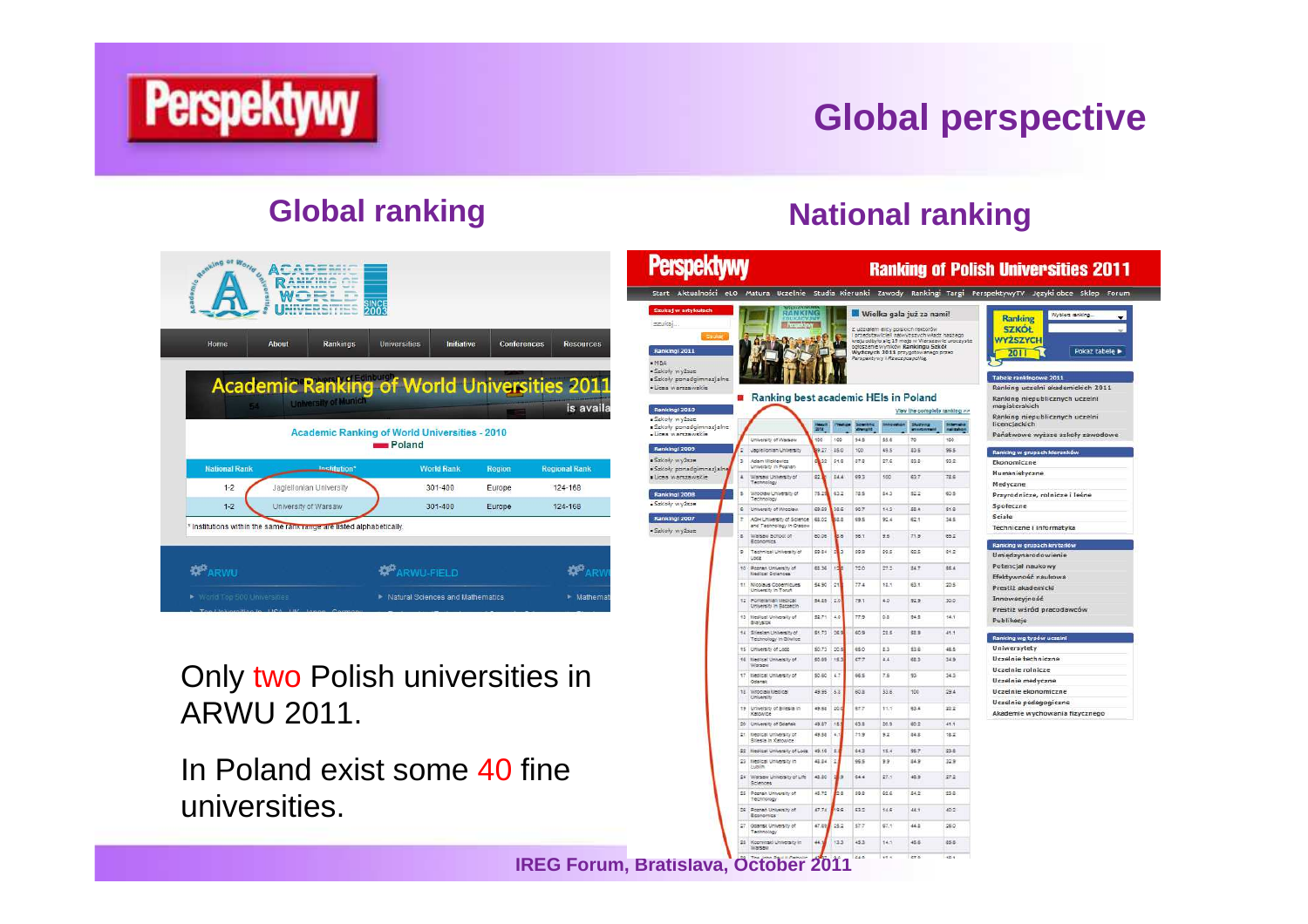

- **1. National rankings improve the universities' competitiveness.**
- **2. National rankings beat the limitations of global rankings.**
- **3. NUR are an effective method of ensuring quality of higher education.**
- **4. NUR provide more information for prospective international students.**
- **5. National rankings facilitate monitoring of reforms**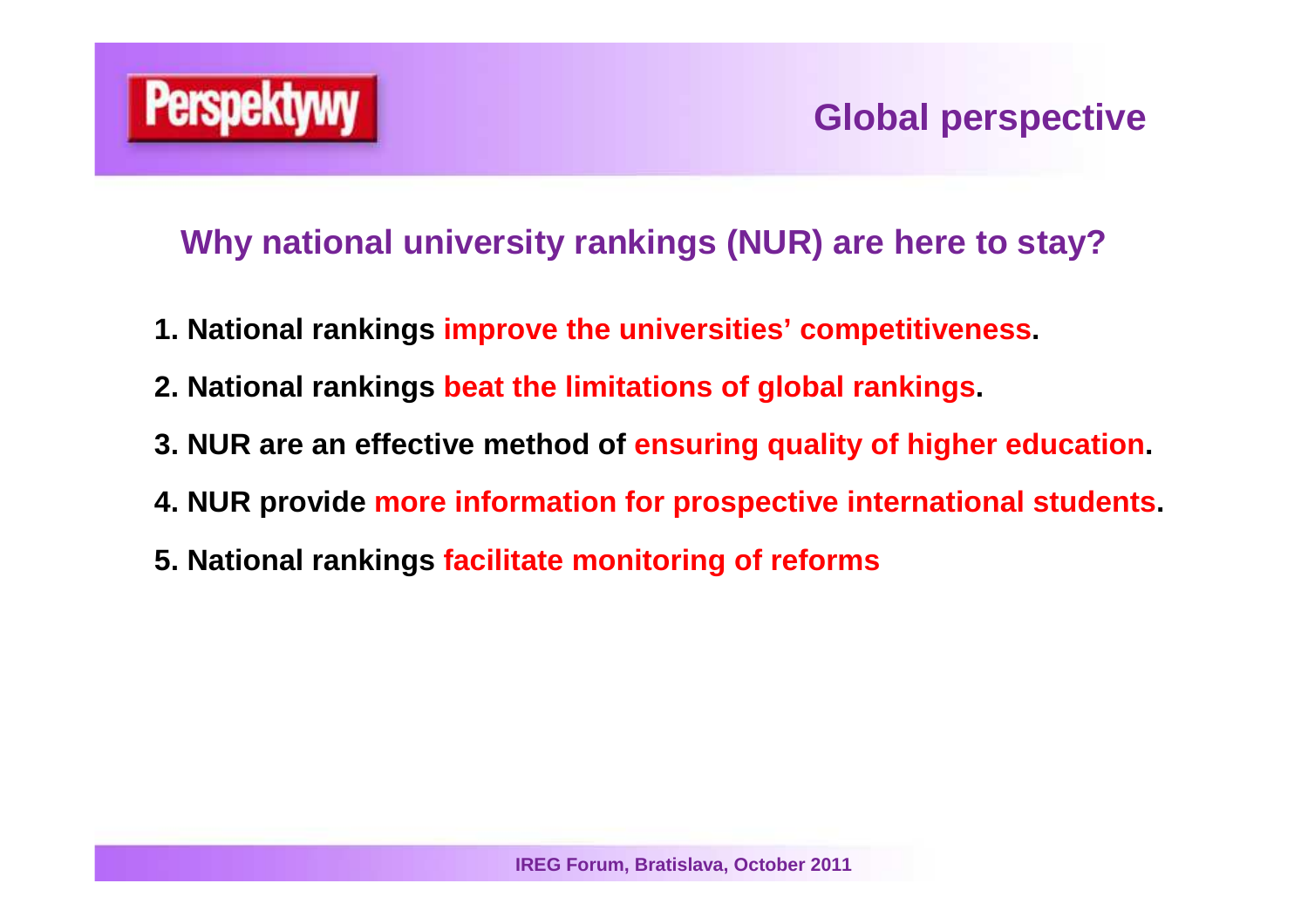

- **1. National rankings improve the universities' competitiveness.**
- **2. National rankings beat the limitations of global rankings.**
- **3. NUR are an effective method of ensuring quality of higher education.**
- **4. NUR provide more information for prospective international students.**
- **5. National rankings facilitate monitoring of reforms**
- **6. New databases help create better national rankings.**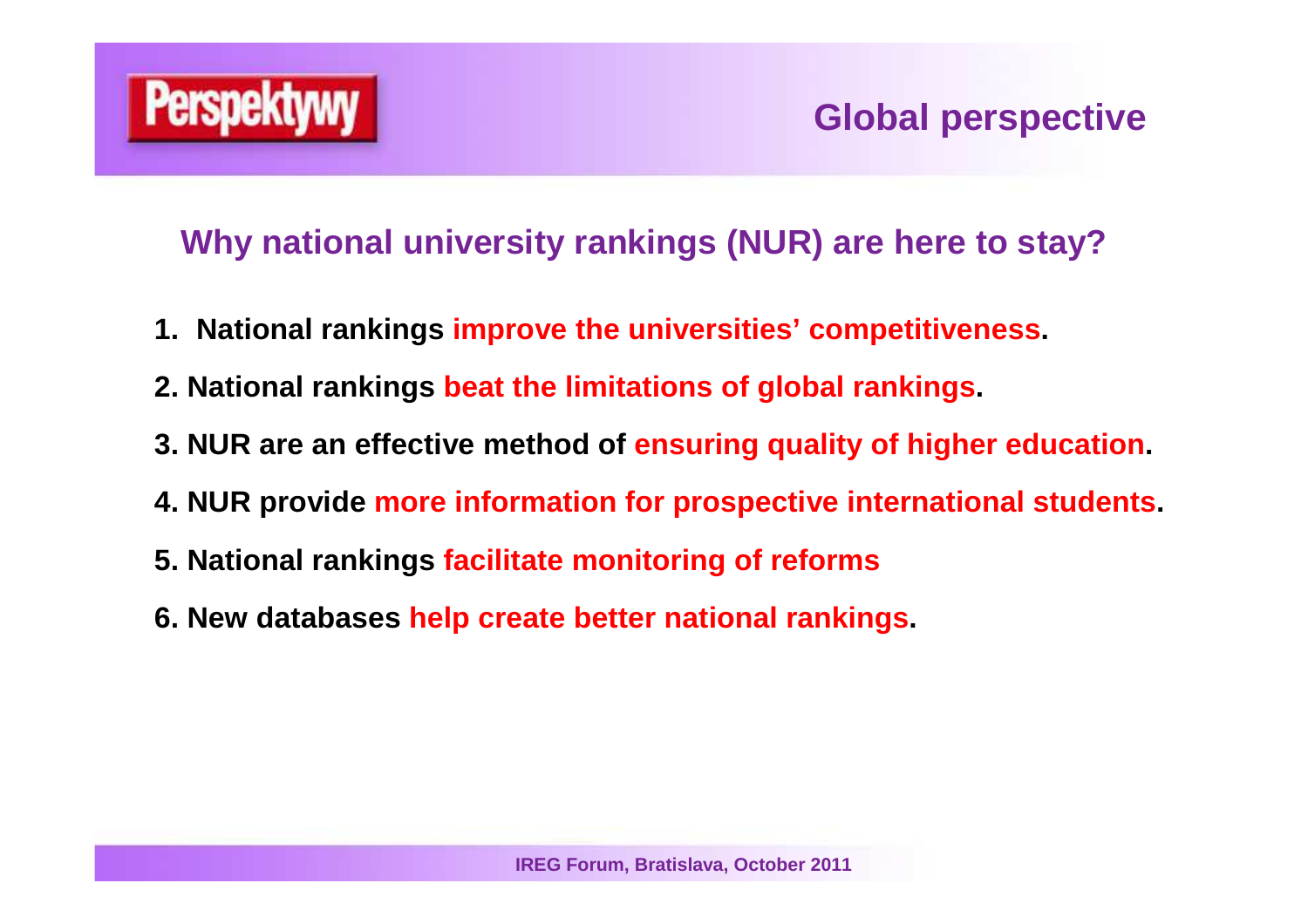# **National RANKINGS**

The Changing Academy - The Changing Academic Profession in International Comparative Perspective 3

#### Juna Cheol Shin **Robert K. Toutkoushian** Ulrich Teichler Editors

**Perspekty** 

#### **University** Rankings

**Theoretical Basis, Methodology** and Impacts on Global **Higher Education** 

 $\mathcal{D}$  Springer

"There is no reason to exclude the potential for a **"turn towards high quality ranking"** scenario. The methodological optimism may turn out to be right in saying that those who are involved in the production of rankings and those who are involved in the funding of rankings or the other information systems on which rankings are based, are wiling to strive for a higher complexity of rankings, as well as for a broader concept of "validity" than those which are now in place."

#### **Ulrich Teichler**

"The Future of University Rankings" Chapter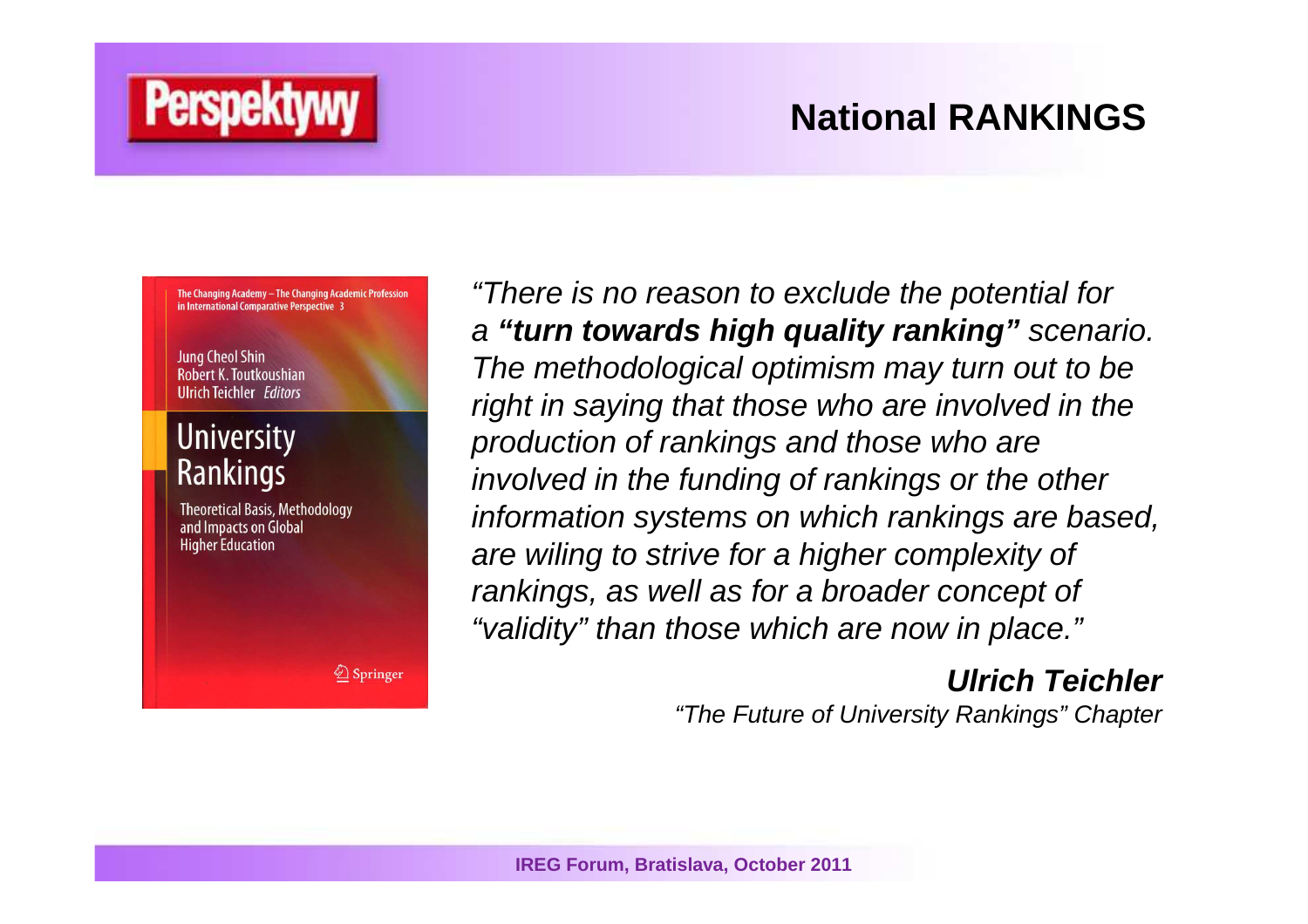

- **1. National rankings improve the universities' competitiveness.**
- **2. National rankings beat the limitations of global rankings.**
- **3. NUR are an effective method of ensuring quality of higher education.**
- **4. NUR provide more information for prospective international students.**
- **5. National rankings facilitate monitoring of reforms**
- **6. New database facilitate creation of better national rankings.**
- **7. Appearance of new national rankings.**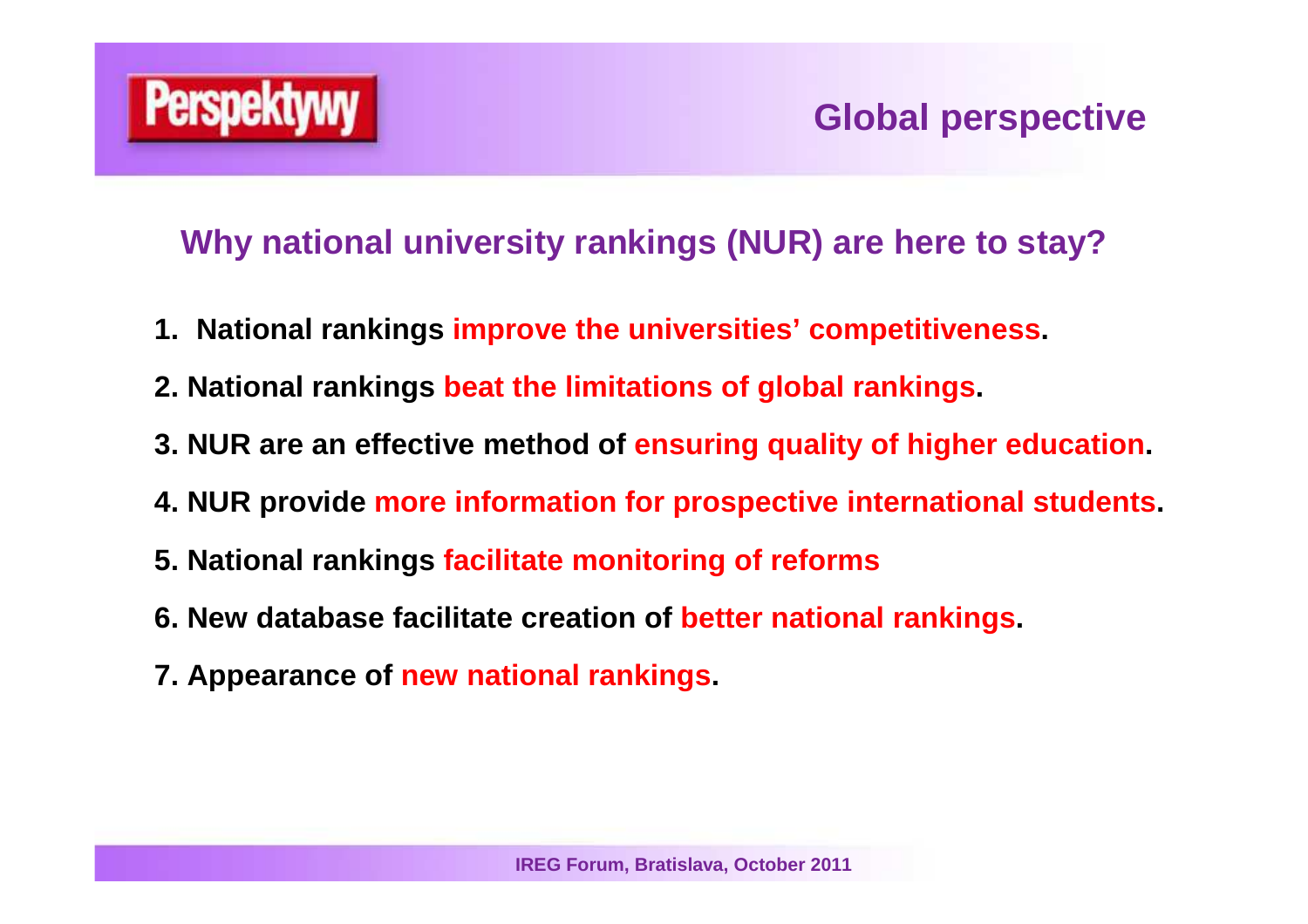

# **Conclusions**

# **Starting question:**

**Can we imagine development of higher education today without national university rankings?**

#### **Answer:**

**A country to have an innovative competitive highereducation system needs an independent, professional National University Ranking. QED.**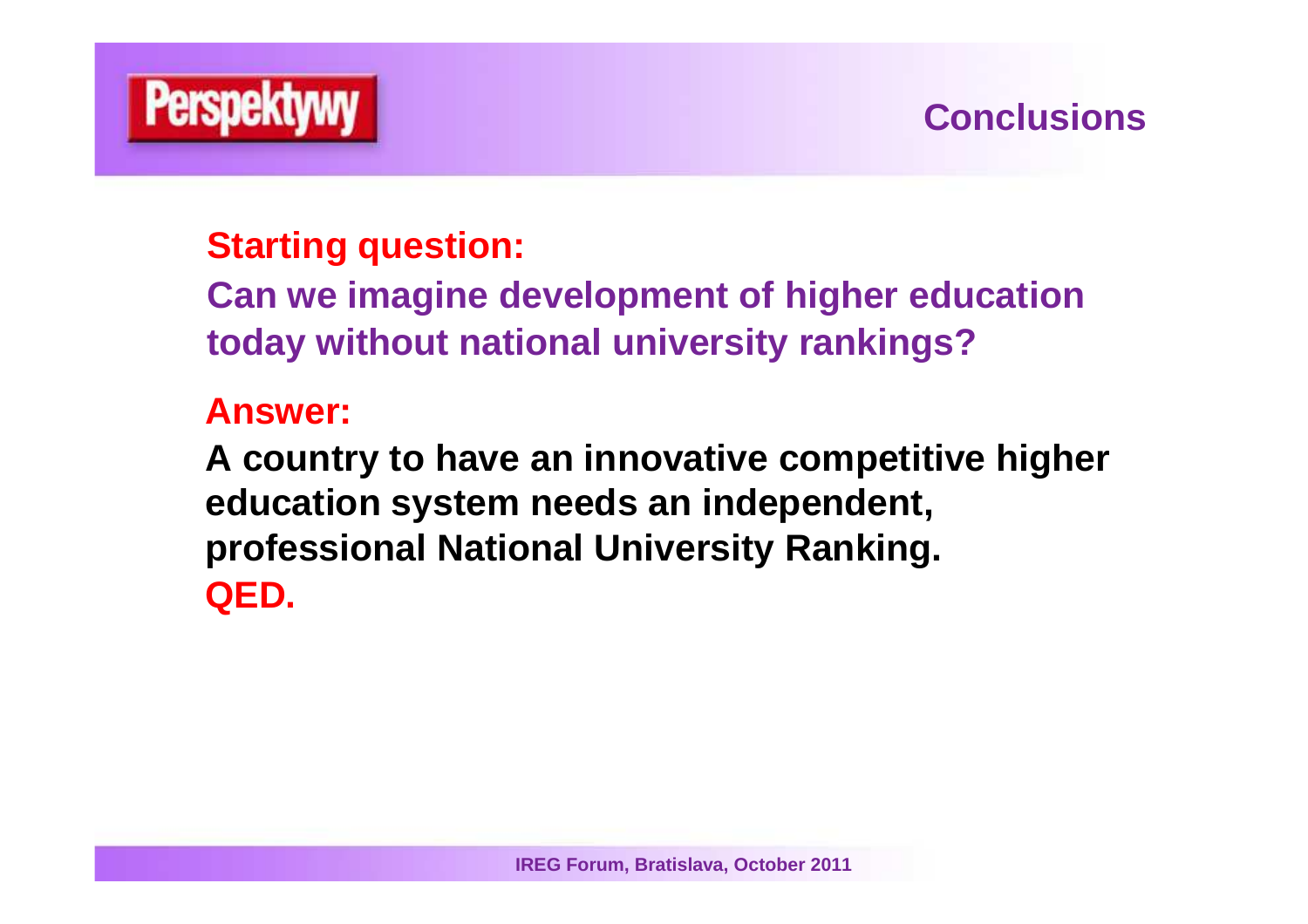

### **Conclusions**

# **New question:**

# **How to ensure the development of national rankings,their quality and influence?**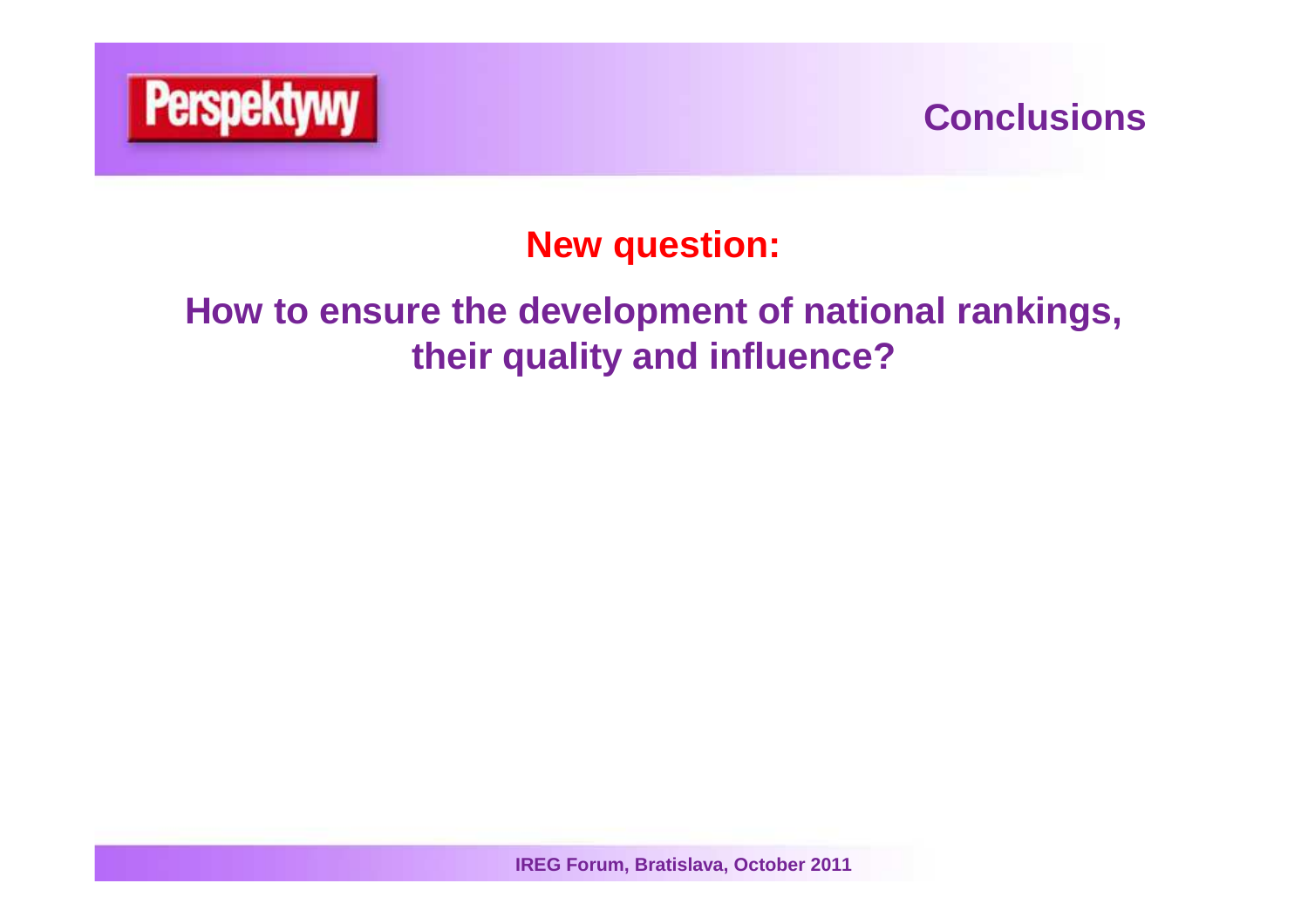

# **Conclusions**

**New question:**

# **How to ensure the development of national rankings,their quality and influence?**

**Answer:**



**IREG Observatory on Academic Ranking and Excellence**

**www.ireg-observatory.org**